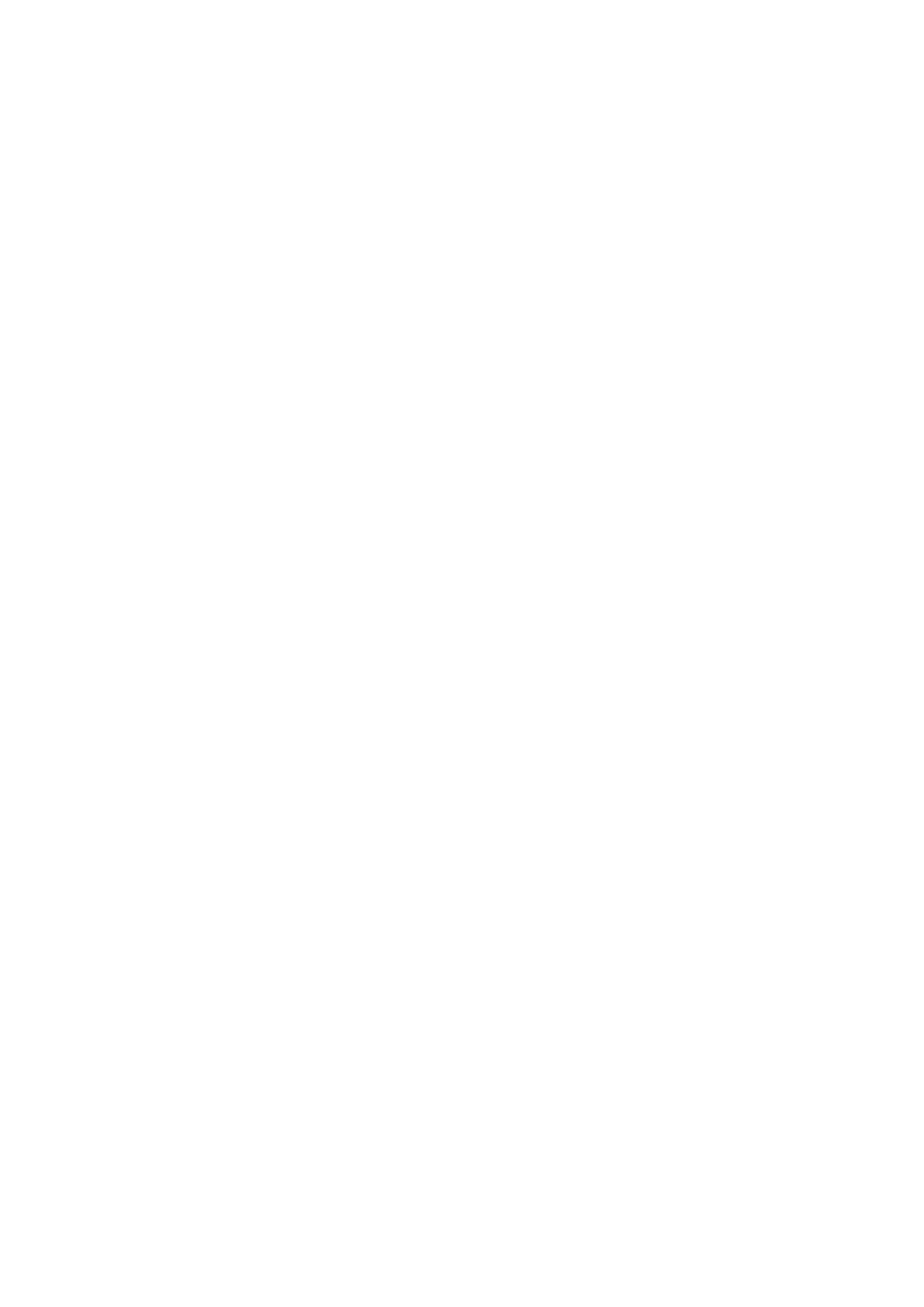# Ex-sistere:

# *Women's Mobility in Contemporary Irish, Welsh and Galician Literatures*

Edited by María Jesús Lorenzo-Modia

Cambridge **Scholars** Publishing

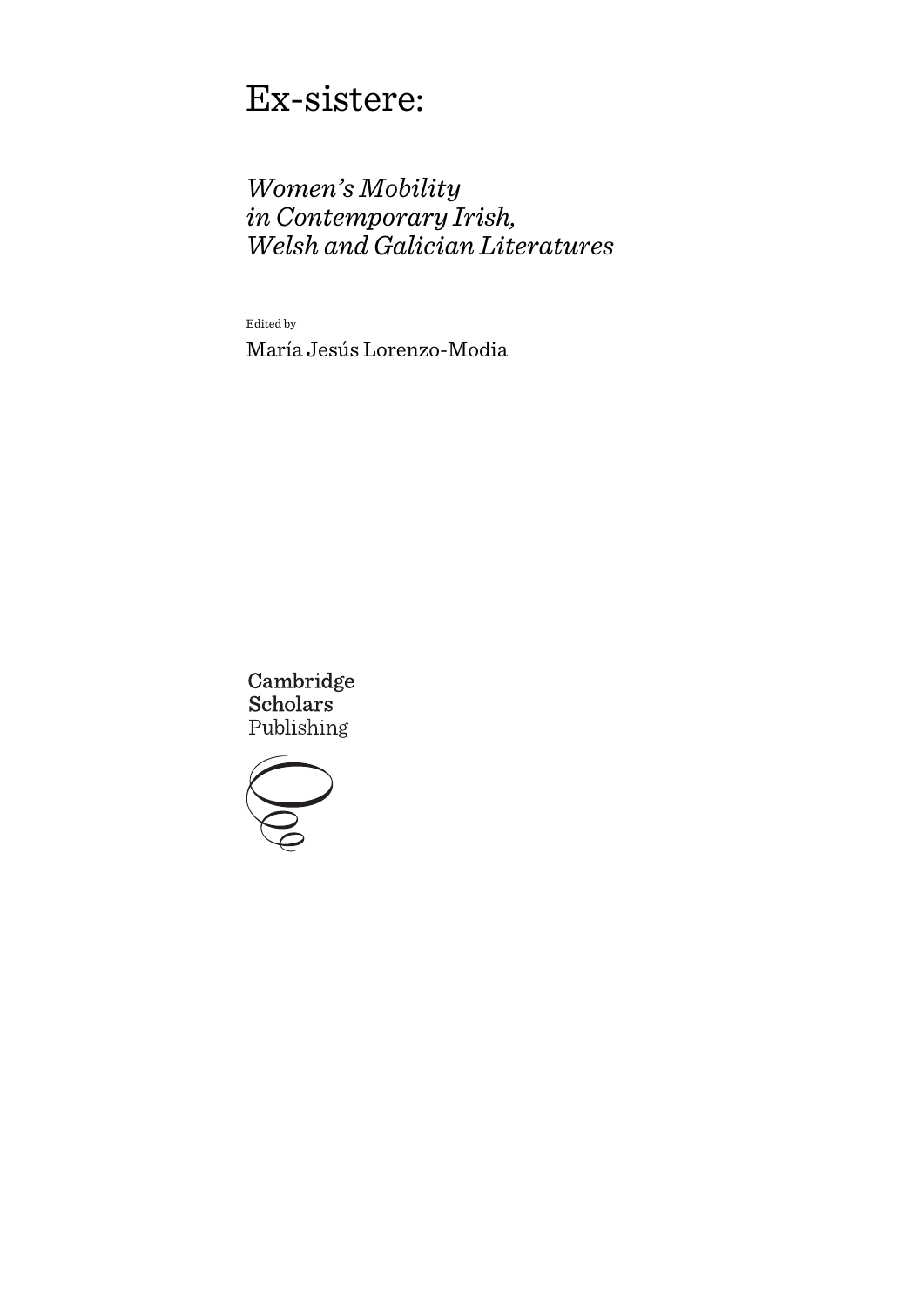Ex-sistere: Women's Mobility in Contemporary Irish, Welsh and Galician Literatures

Edited by María Jesús Lorenzo-Modia

This book first published 2016

Cambridge Scholars Publishing

Lady Stephenson Library, Newcastle upon Tyne, NE6 2PA, UK

British Library Cataloguing in Publication Data A catalogue record for this book is available from the British Library

Copyright © 2016 by María Jesús Lorenzo-Modia and contributors

All rights for this book reserved. No part of this book may be reproduced, stored in a retrieval system, or transmitted, in any form or by any means, electronic, mechanical, photocopying, recording or otherwise, without the prior permission of the copyright owner.

ISBN (10): 1-4438-8700-5 ISBN (13): 978-1-4438-8700-7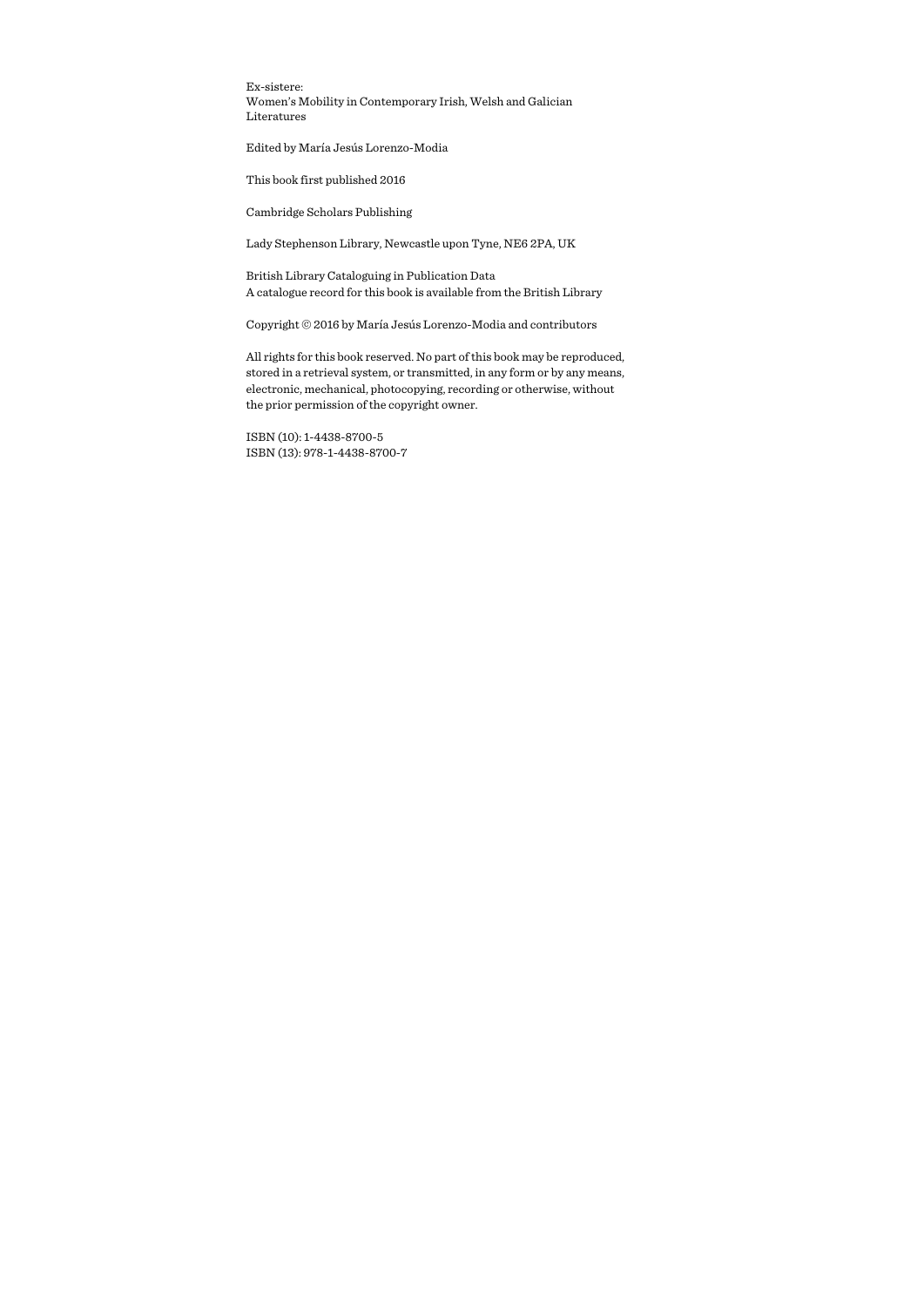*To the memory of my mother, a Galician poet herself*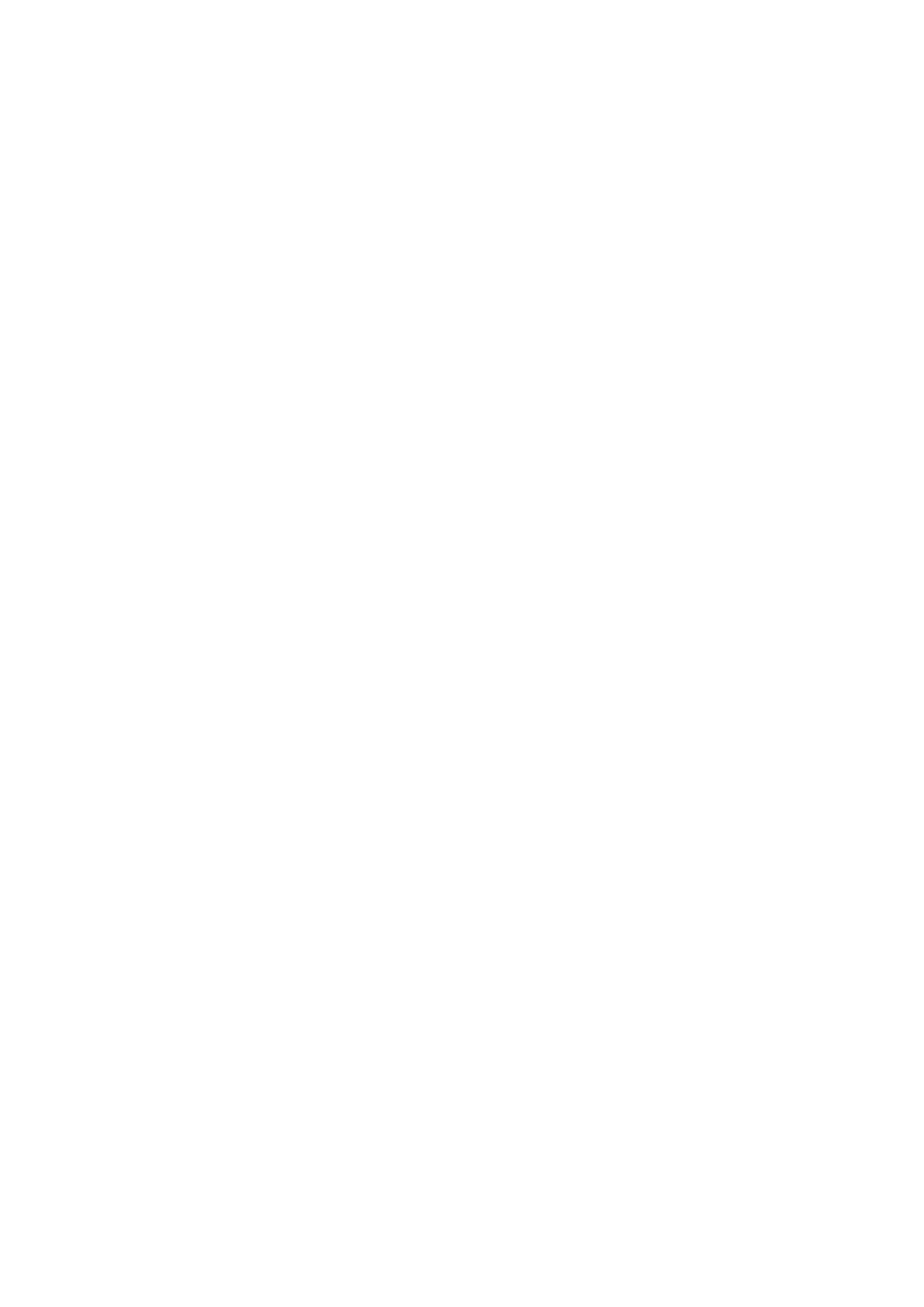## **CONTENTS**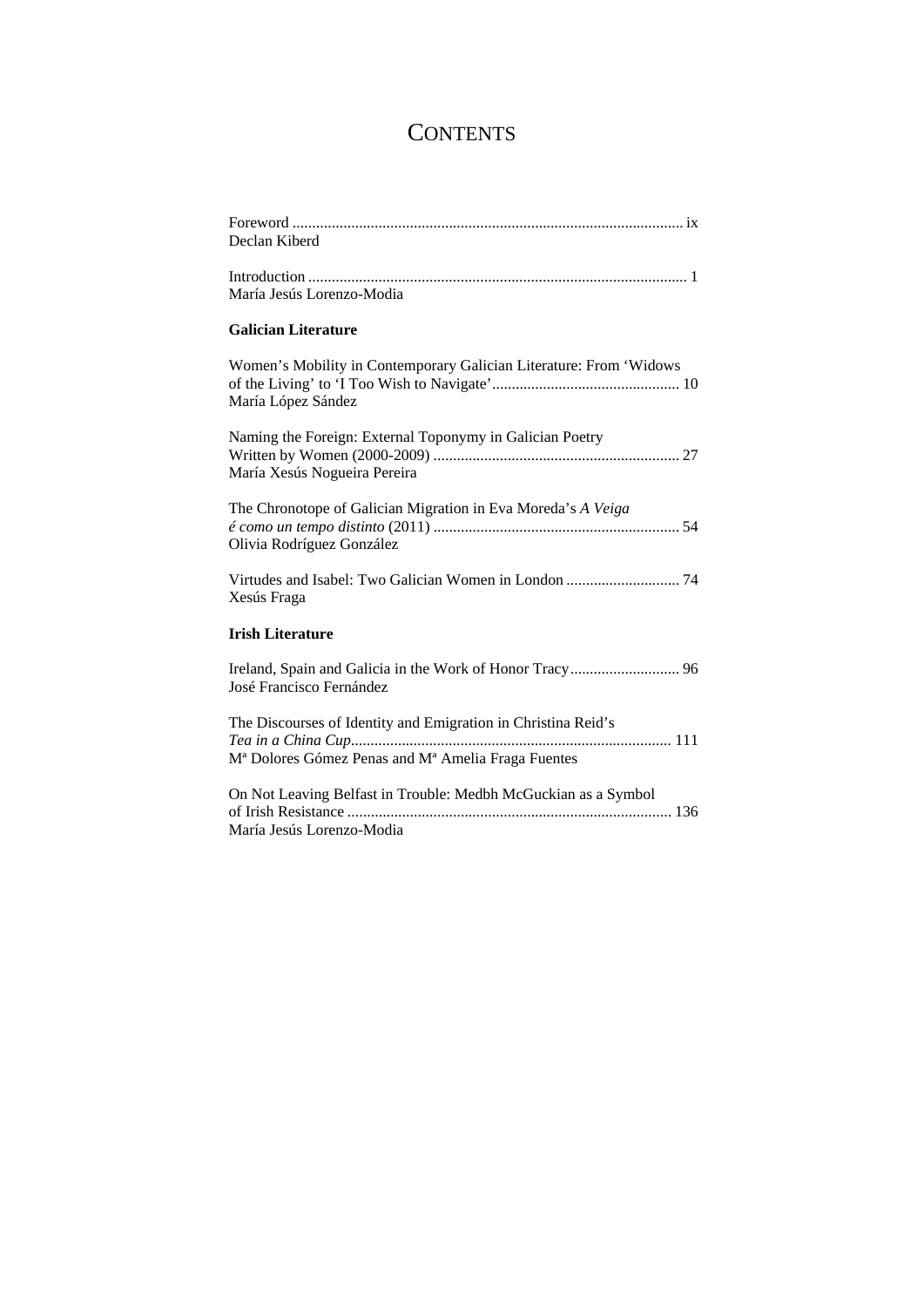| viii                      | Contents                                                                 |
|---------------------------|--------------------------------------------------------------------------|
| Manuela Palacios González |                                                                          |
| <b>Welsh Literature</b>   |                                                                          |
| Kevin Mills               | Indian Defences: Mobile Identities in Nikita Lalwani's <i>Gifted</i> 190 |
| Chris Kinsey              |                                                                          |
|                           |                                                                          |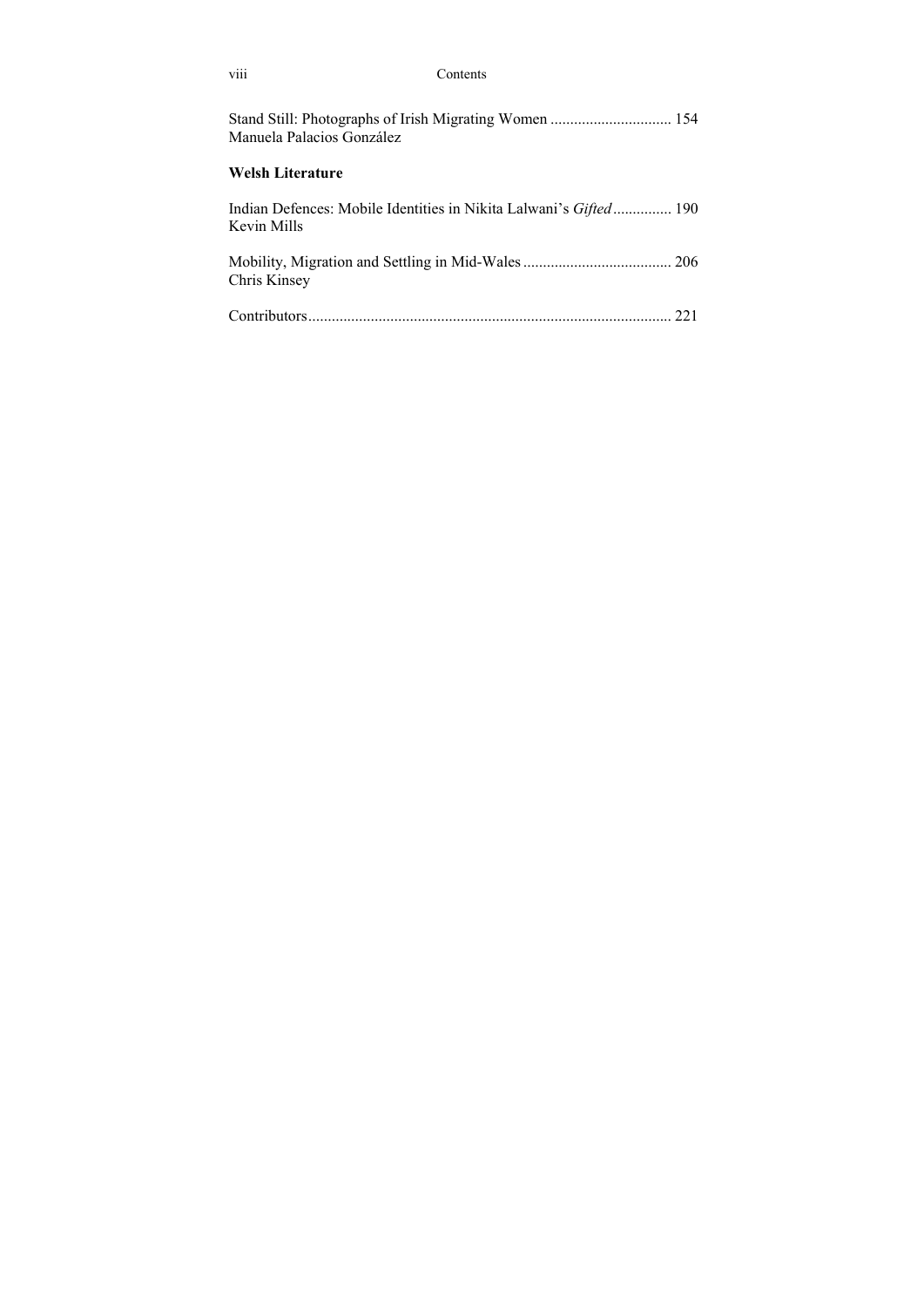## FOREWORD

To write has always been a metaphor for going into exile. And going into exile has often been a precondition of being able to write. To write without disappearing has often proved difficult, especially for women writers who in traditional communities were expected to hold their peace about controversial topics. Many strong-minded women may also in the past have adopted the simple alternative of disappearing without writing. Recent research by oral investigators among emigrant female communities across the world suggests as much—a wealth of untranscribed experience, much of which is being saved by new kinds of feminist historians.

As far back as the sixth century in Celtic countries, books were linked to an exilic tradition. Saint Columcille was sentenced to deportation (a less fancy word for exile) as a punishment for transcribing the content of a sacred book. Like many future migrants, he often yearned for the old country, while regretting its intolerances---but his travels brought the culture of his origins to other places.

Today, women as migrants often know the same experience. Even as they come to their years of adolescence in communities unable to provide guaranteed jobs, they sense that they may live out many years of their subsequent lives in some far-flung place. This gives an unsettled, provisional quality even to the years of bildung and growth. People who know the splendor of the countryside in childhood learn not to love it too much, because they know that they may end up in a crowded district of a great city. Forced urbanization in the earlier decades of the twentieth century often led to the creation of pastoral, evocations of a landscape loved and lost; but, with the spread of urban values even in the countryside and with the widespread understanding that cities are getting bigger and bigger, that kind of writing has made way for a less yearning model. Indeed, it is sometimes the case that even young children in rural places conduct much of their dream-life in urban settings.

It used to be assumed that men were more nomadic by nature than women---more likely to pull up roots and move on (if only because they were expected to be the main bread-winners). Nowadays, the reverse may be true---women, shouldering ever-heavier burdens on behalf of their families, often seem to take on these responsibilities. The lives of so many people are disrupted by economic challenge, as long-term relationships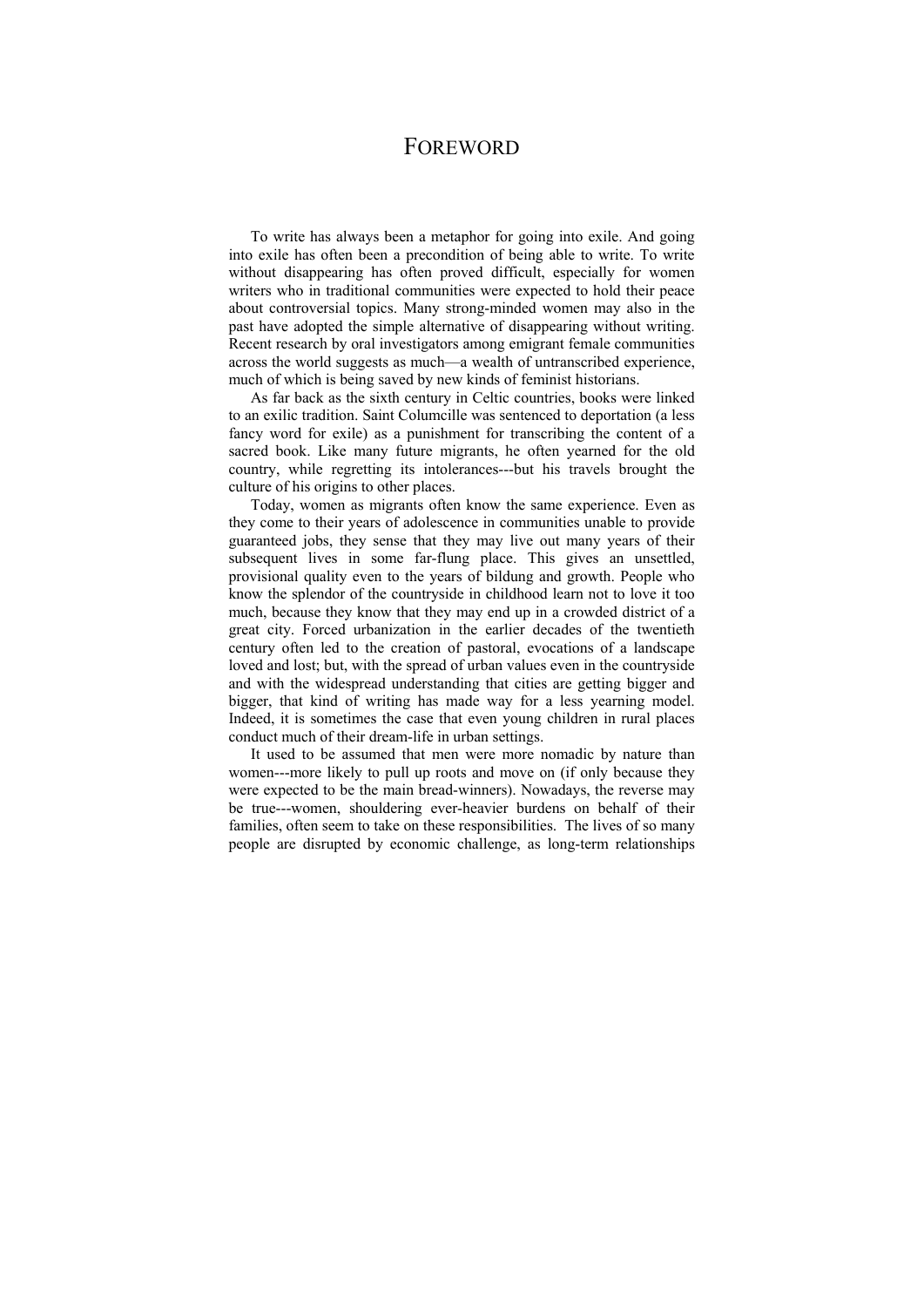#### x Foreword

come under extreme stress. The ensuing nomadic quality of lives has been distressing and liberating in equal measure. People who might have been constrained by the restricted thought and practices of traditional communities discover exhilarating new forms of freedom, but may also become fretful and unsure about the main relationships in their lives.

Those who stay in their communities of origin are almost as marked by the effects of migration as those who leave. They may even feel a strange sort of survivor-guilt, along with a frustration about their confined landscapes. And those who leave, because of the ease of modern travel, often feel more like commuters than old-fashioned emigrants. Frequent returns to the source-community can be as challenging and unsettling for them as for those who have remained. At both ends of the equation, there is a lack of the old feeling of rootedness which once helped people get on with the lives they were given. But there can also be a heady sense of pluri-identities, of being aware, in submitting to one kind of experience, of many other kinds of experience one might have had.

The oral research among women migrants in European countries suggests that they have often adjusted more easily and more fully to the culture of their host-people than did men. This may arise partly from a traditional involvement, through children or through religious practice, with the wider receiving community; but it may also be connected with a greater willingness to master new languages and codes.

Such adjustment can be exhausting as well as exhilarating—so much energy may be consumed in attuning oneself to a new society that there is little left with which to record the experience. But contemporary evidence suggests that more and more exiles and migrants and commuters are willing and able to narrate their experiences in fiction, memoir, film and drama. As many of the fine essays in this collection demonstrate, it seems as if women are the main agents (as well as subjects) of a new phase in the culture of travel and resettlement.

> Declan Kiberd September 2015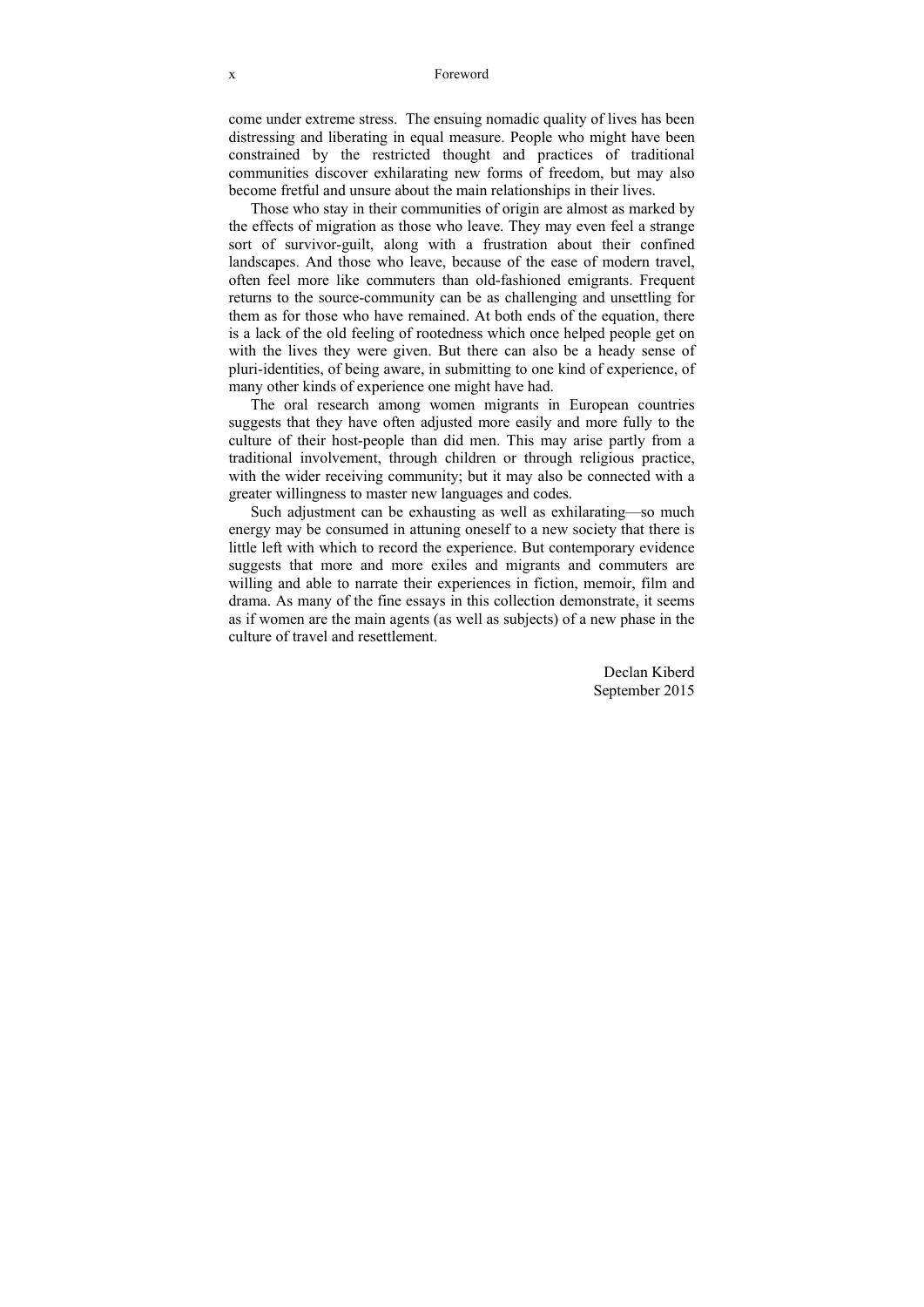## **INTRODUCTION**

## MARÍA JESÚS LORENZO-MODIA UNIVERSIDADE DA CORUÑA

This collection of critical essays addresses literary discourses on the mobility of women writers in various Atlantic regions of Europe. These countries experienced significant levels of migration in the nineteenth century, due both to being peripheral in relation to centres of power and to the effects of crop failures upon their agriculturally based economies. Today, in the so-called Age of Austerity, migration is on the increase, and from it old and also new issues for women arise, these being transmuted into literature. The literary works discussed here share a number of common features. They are expressions of their respective peoples, in that they reflect the well-known diasporas in countries historically without a state of their own. As noted in Declan Kiberd's *Inventing Ireland* (1995) and *The Irish Writer and the World* (2005), these literary systems (Ireland, Galicia and Wales) have experienced a rebirth in the second half of the twentieth century through this production of literatures of modern nations, and the first decades of the present century have seen new research exploring emergent literatures in Europe (Walshe 1997), new European identities on the move (Domínguez and O'Dwyer 2014), and even the dialogue between the various cultures of the Atlantic archipelago (Norquay and Smyth 2002).

The act of being born entails emerging from the maternal womb. Etymologically the word 'exist' (Latin 'exsistere') itself draws on this notion of coming out, but also embraces meanings associated with movement and travel (Maffesoli 1997). In the Western World, from the Classical period onwards, living has entailed travelling, and the same can be said of monotheistic traditions, in which travel commonly involves a pilgrimage towards final redemption. However, in historiographies, both religious and otherwise, women have been almost entirely excluded from narratives of voyages, other than as company for male group members.

The three countries mentioned above all have diasporas in various parts of the world, and these diasporas write back or find their way into literature in various ways. On the one hand, new migratory flows are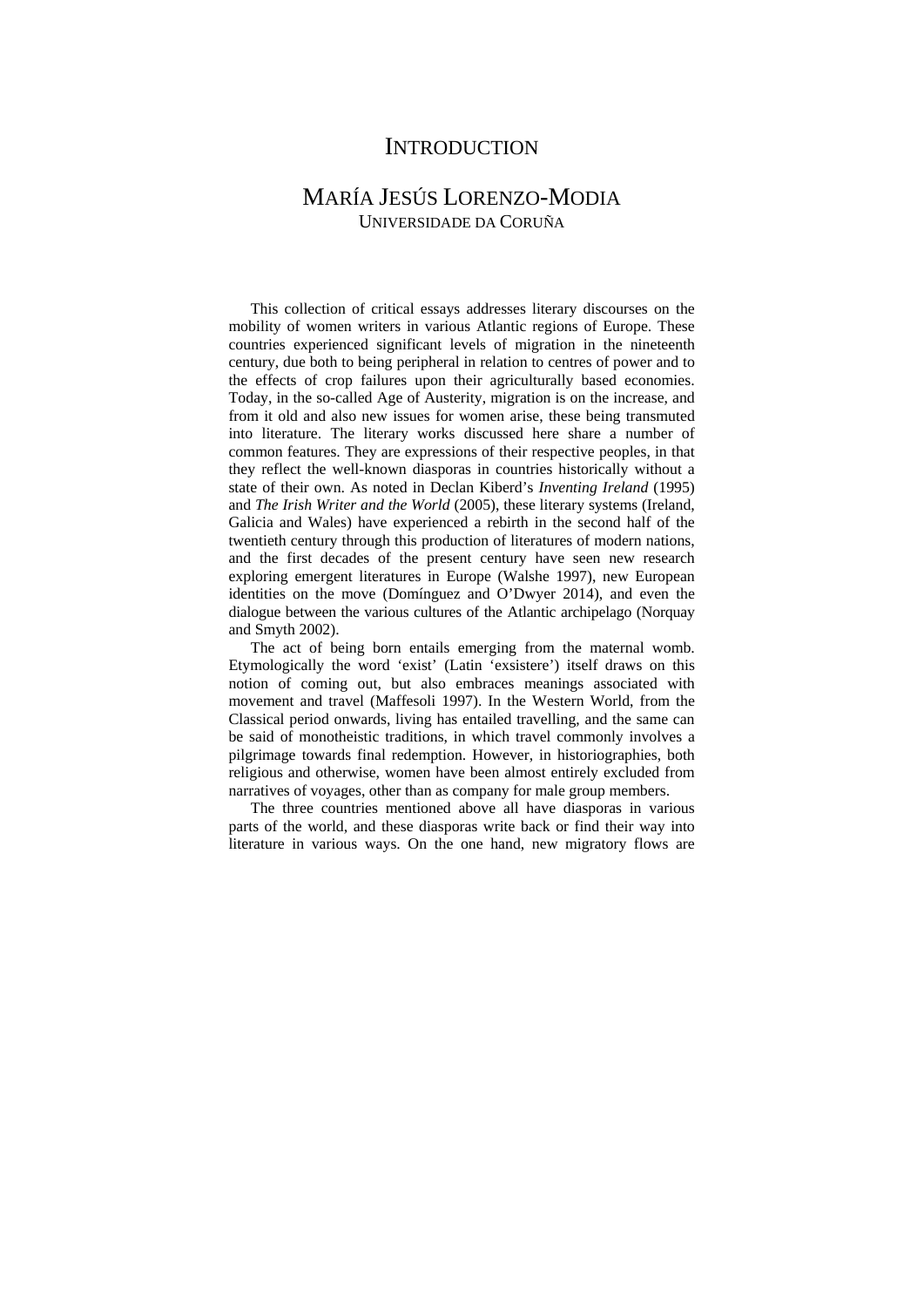#### 2 Introduction

reflected in literature and comparisons made with the experiences of earlier ones. On the other hand, new literary texts are filtered not only through psychological, social and cultural changes, but also through comparative studies. Hence, this analysis of the literary work of women in Ireland, Galicia and Wales is approached following feminist, postcolonial and post-structural critiques of traditional narratives of travel writing. In recent years, sociologists including Morokvasic (1984), Kearney (1986), Smyth (1993), Gray (2004), Hernández Borge & González Lopo (2008), Liñares Giraut (2009) and Rodríguez Galdo (2009) have produced studies on the subservient roles of Irish and Galician women in contemporary migrations. Consequently, whereas various analyses of Irish, Galician and Welsh (and also Scottish) diasporic writers have emerged (for example, Meany 1993, Kiberd 1995 and Cagiao Vila 1997, Fogarty & Attridge 2012), these have focussed on male writers, and therefore a study on mobility with a gendered perspective seems pertinent.

Following Hooley (1985) and Donovan (1995), this book centres on women writers and how they deal in their work with the issue of mobility. Authors and critics have tended to analyse travel by focusing on the transgression of patriarchal models of Western societies based on white, middle-class women, these mainly being restricted to the private sphere (Newton 1981), as well as on postcolonial issues with ethno- and Eurocentric slants (Blunt & Rose 1994, Anzaldúa 1987). Notions of the construction of otherness are at stake here, in that even white women may be considered as belonging to a different ethnic group when they are migrants, thus showing how vulnerable and dependent women can be when isolated in a different environment (Butler 2005). The narrative of history as progress may also be challenged in the twenty-first century by visions of nomadic women at risk of being displaced, both in their homeland and abroad (Braidotti 1994, Kaplan 1996).

The comparative analysis presented here is far for being reductive and does not aim at homogenization. It acknowledges the dramatic history of diasporas and migration as the result of populations existing on the margins of their respective colonial metropolises and of their dependent economies (Mac Laughlin 1997, Rodríguez Galdo 1993), and tries to explain the various responses that these non-hegemonic countries gave such conditions in their different stages of development. The fact that they all belong to the European Union, albeit in peripheral regions, may account for their similar modern histories. Rather than considering them as separate, individual societies, this study explores possible intersections between their literary systems, as well as their various political and linguistic discontinuities and divergences.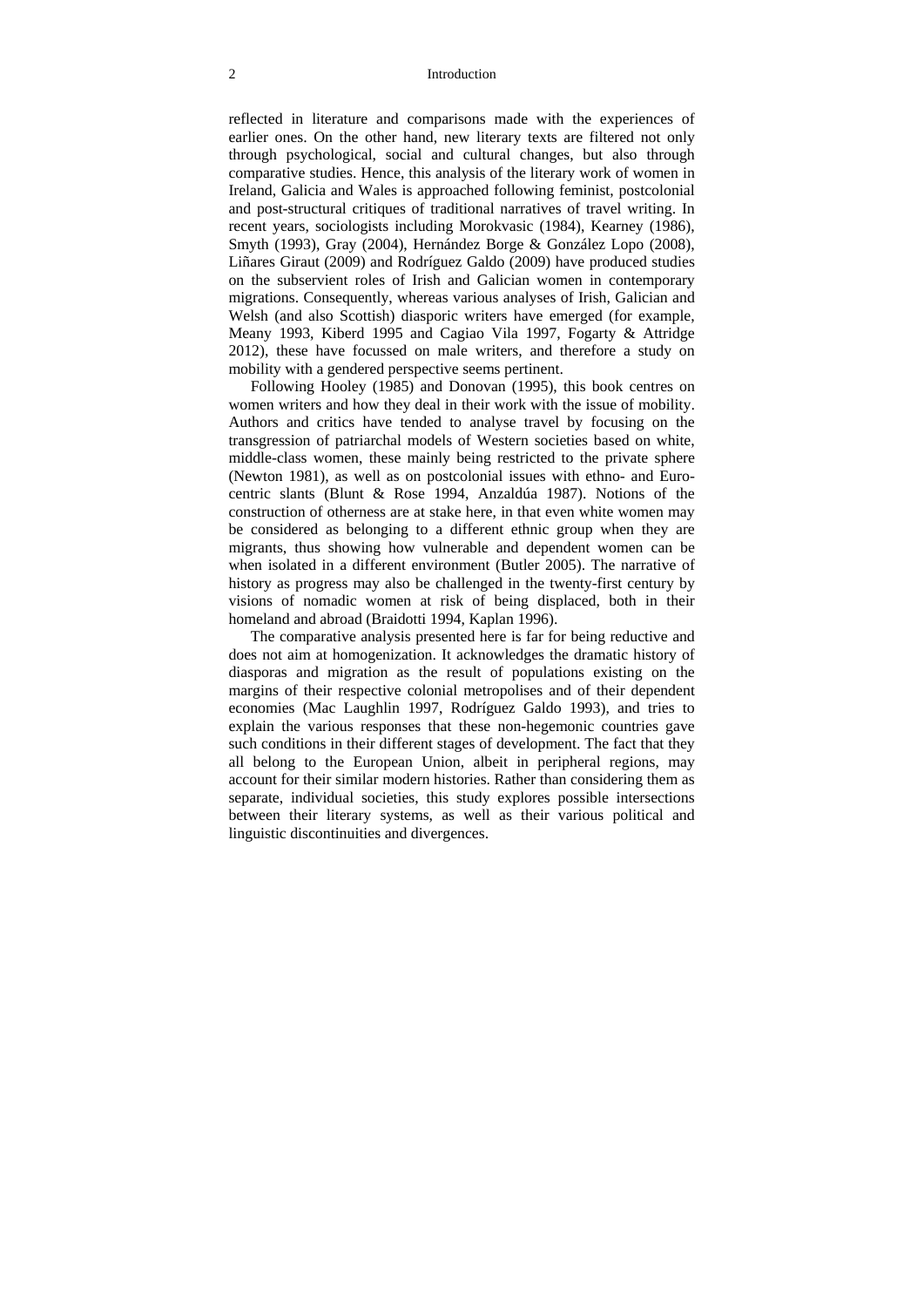The present book is divided into three sections, looking at Galician, Irish and Welsh literature. In the first section, the opening article, by María López Sández, analyses women's mobility in contemporary Galician literature. This is a pertinent issue for writers in this land. Rosalía de Castro, the foundational writer of modern Galician literature, had already paid considerable attention to the impact that migration had on women through the second half of the nineteenth century. It could not have been otherwise in a geographical area where this phenomenon had taken a very heavy toll, with more than 500,000 people from of a total population of less than three million migrating in just a few decades. Throughout the twentieth century, Galicia underwent dramatic economic and social changes, but migration continued to be a major issue, as depicted in *Historias de emigrantes* (1968) by Xosé Neira Vilas, reaching its peak in the 1960s. The topic has permeated Galicia writing, but in recent decades the role of women has changed dramatically, since they have actively joined the many people leaving. Xohana Torres' line "eu tamén navegar" (" I too wish to navigate"), which challenges the classical role of Penelope, left at home to wait for Ulysses' return, shows the ambivalence that women's migration acquired: it assumed a positive connotation in relation to gender discourse while retaining the problematic stance of social loss which migration entails. In this article López Sández explores how current Galician literature depicts migration by women, including such formats as blogs by women writers travelling abroad, for example *New York, New York* by Inma López Silva (2007), along with more traditional literary forms (Xohana Torres 1965, Dora Vázquez 1996 and Manuel Losa 2009,

among others). This topic is interwoven with another, very important one in Galician literature and thought: how to build individual and collective identity and the relation between nationalism and feminism.

María Xesús Nogueira Pereira's contribution considers how foreign place names are used in the titles of works by Galician women poets between 2000 and 2009, including María do Cebreiro, Chus Pato, Yolanda Castaño, Eli Ríos, Dores Tembrás, María Reimóndez and Luz Pozo Garza. The analysis of these paratexts reveals a significant inclusion of foreign toponyms, which is seen as reflecting the process of modernization which Galician poetry has been experiencing since the 1980s, as well as with other ongoing debates in this poetic world. The titles of the poems represent connections between Galicia and other places, due either to physical mobility or to a desire to establish a dialogue with diverse cultural and geographic realities. Additionally, these far-off place names provide information about the representation of foreignness in contemporary Galician poetry.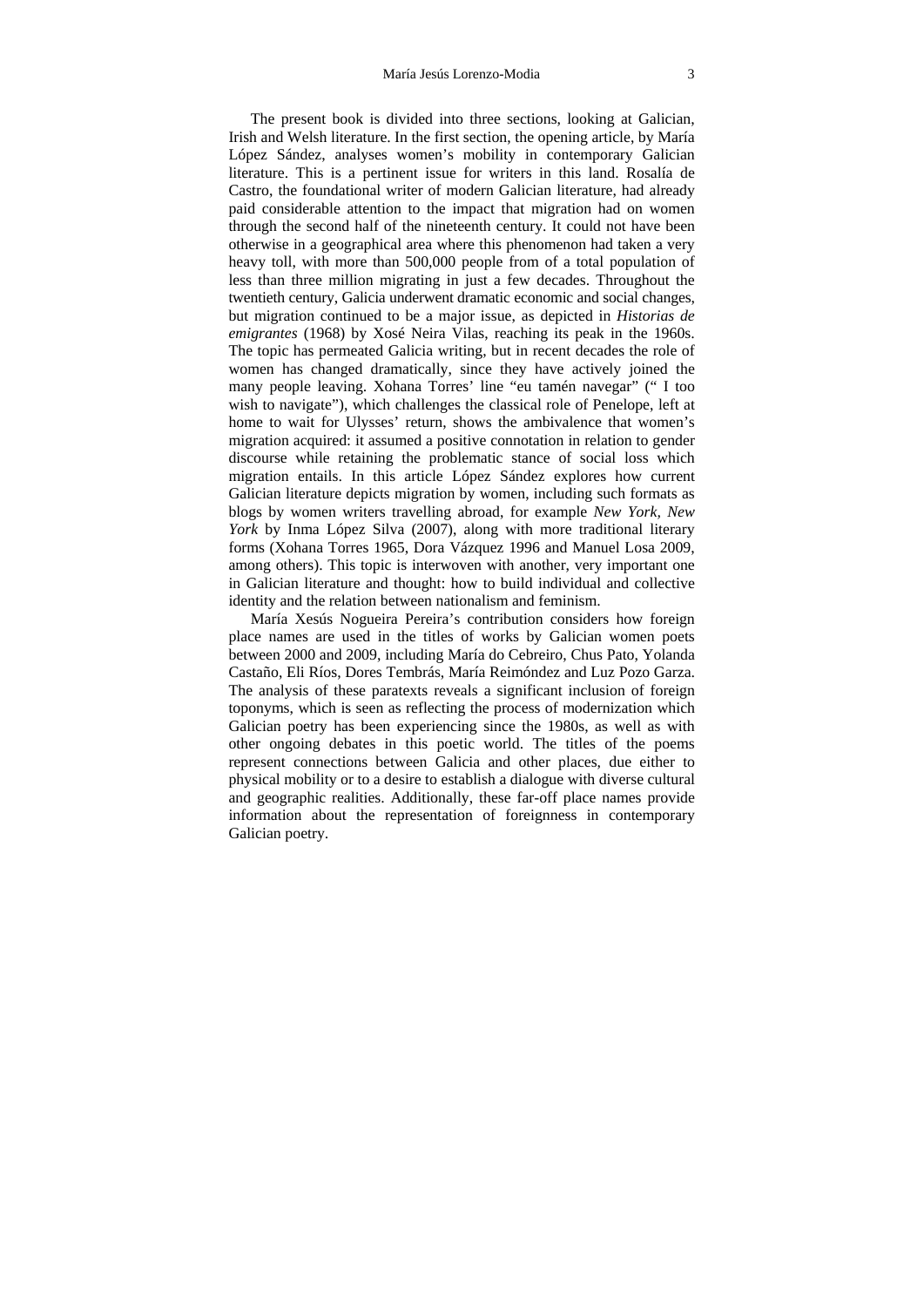#### 4 Introduction

The following article, by Olivia Rodríguez, examines travel as a literary motif that may carry various meanings. These include travel as a metaphor, as an allegory of access to a phase of illuminating perfection, as a postmodern topic of encounter with alterity, as an example of artistic learning, and as migratory arrival/departure from an original Galician diasporic space scattered around the world. Through Eva Moreda's latest work of fiction, the short novel *A Veiga é como un tempo distinto* (2011), Rodríguez focuses on the lives of two Galician characters forced to emigrate to London in the 1960s during the Franco regime. From the very title of the novel, the chronotopical issue is established, to be developed further in the narrative, particularly by means of the chronotope of emigration, in that "the place that is abandoned and thought of from distance, remains frozen in the psychological time of the character".

Finally, in Xesús Fraga's autobiographical text, he describes a number of bittersweet events in the lives of female migrants from his own family. It includes his own history "ab ovo", in which he describes how his mother had to keep her pregnancy secret when passing through UK border controls, since regulations in force at that time did not allow pregnant women to be accepted as foreign workers.

Moving to Irish literature, José Francisco Fernández examines the English writer Honor Tracy, who lived in and wrote about Eire. In her first two books about Ireland, *Mind You, I Have Said Nothing* and *The Straight and Narrow Path*, and also in her first two travelogues about Spain, *Silk Hats and No Breakfast* and *Spanish Leaves*, both countries are depicted as peculiar and at the same time appealing, in that they are still on their way to modernity. Fernández also analyses Tracy's description of Galicia, a part of Spain with particular idiosyncrasies, and where the type of mental framework that Tracy has used to explore the rest of Iberia cannot be applied.

María Dolores González Penas and María Amelia Fraga Fuentes examine the discourses of identity and emigration in *Tea in a China Cup* by Christina Reid. This playwright belongs to an Irish Protestant working class family and her background is clearly portrayed in the play. Reid became a professional playwright when she was almost forty, and *Tea in a China Cup* was written at that time (1983). It is a memory play that places women and their experiences in the foreground. Beth is the main character, and what the audience sees on stage through her memories is not only the history of her family but also her own development from childhood to womanhood, with special reference to a critical moment, that of the death of her mother. According to Anthony Roche, the action of the play centres on the time when "the mother is dying, and the daughter is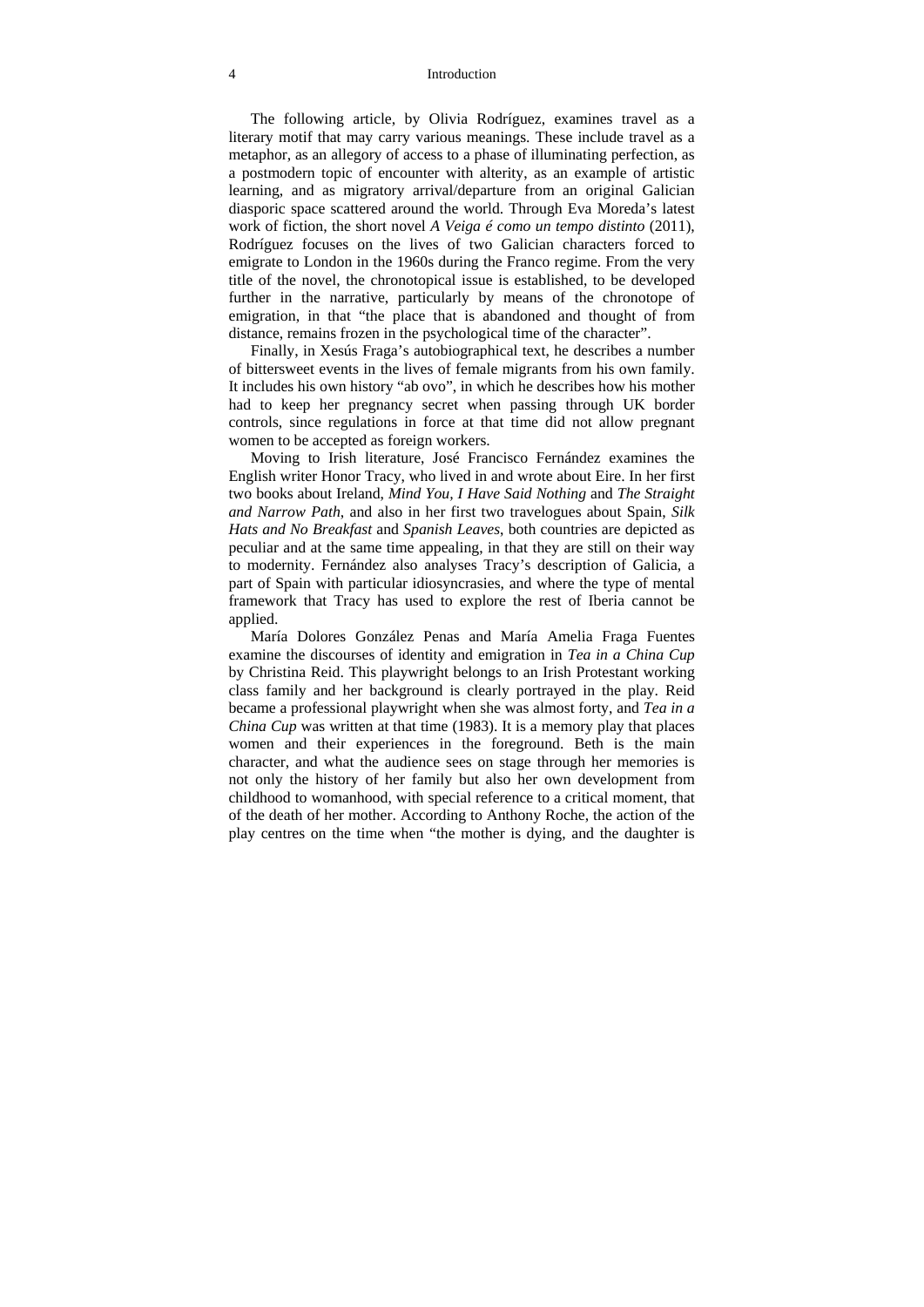struggling to come to terms with her own identity" (2009, 169). Beth's process of identity formation is seen mainly through her conversations with her mother Sarah, and with her best friend, the Catholic Theresa, as well as in moments throughout the play when she addresses the audience in her other role as narrator. The analysis here also focuses on discourses of emigration, particularly on female emigration, contrasting the migrant Theresa with the non-migrant Beth, in an attempt to establish possible connections between the issues of religious identity and migration.

María-Jesús Lorenzo-Modia writes about migration in Northern Ireland during the Troubles, a time when exile to the Republic, the United Kingdom or other countries was a constant feature in the lives of the inhabitants of Ulster. Self-imposed or forced expatriation was felt as the only way out of an unbearable situation for the people, including teachers, intellectuals, artists and writers. However, others, specifically the poet Medbh McGuckian, decided not to leave Belfast, conceiving of this position both as a private decision and as that of the bard who cannot live far from the people and the land who make her life and her poems possible. Mobility –or rather the lack of it– is therefore explored as a symbol of resistance.

In chapter eight, Manuela Palacios González presents a number of descriptions by Irish female writers of photographs depicting migrating. Ireland has experienced massive emigration over the last two centuries, but the role of women in these migratory flows remains underexamined, as does the reciprocal relevance of this experience for both communities. Apart from the sociological value of photographs as records of both personal and collective experience, Palacios is particularly interested in the intersection of creative writing and visual representation: the confluence of fact and fiction, objective visual recording and subjective interpretation, verbal and visual accounts of migration and of the role of women in it, past experience and present recreation through memory and writing. The Irish writers' descriptions of photographs are followed by a discussion of their most relevant features with regard to women's mobility and the importance of such personal documents. Palacios includes images and texts by Paula Meehan, Rita Kelly, Celia de Fréine, Evelyn Conlon, Lorna Shaugnessy, Máighréad Medbh, Catherine Phil MacCarthy, Mary O'Donnell and Lia Mills.

The final section, on Welsh literature, is the shortest and includes two very different studies. The first of these, by Kevin Mills, deals with mobile identities as seen in Nikita Lalwani's first novel. *Gifted* (2007) is the story of an Indian family transposed to Cardiff during the 1980s. The heroine's cultural alienation is mixed with her extraordinary mathematical ability. In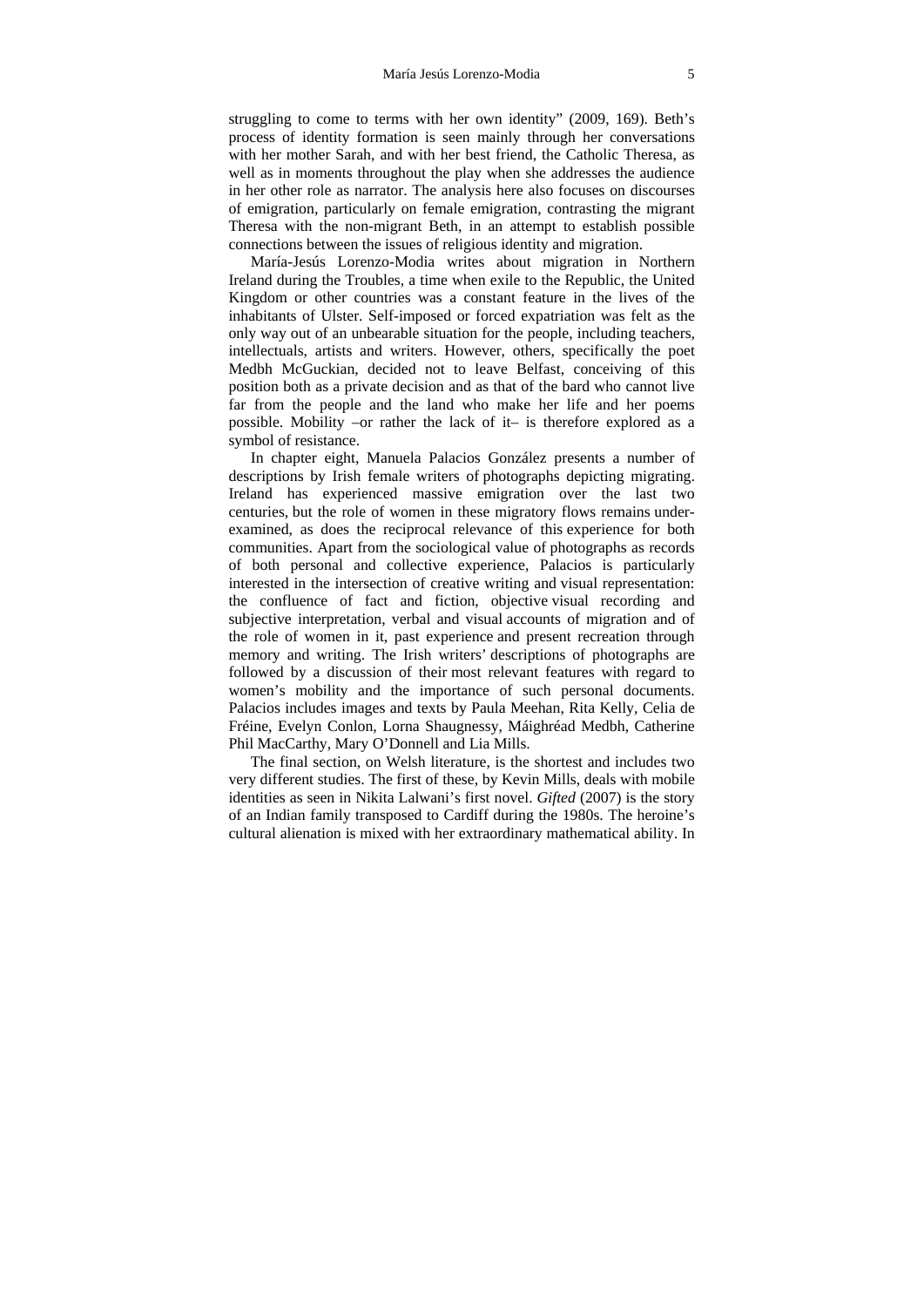#### 6 Introduction

this essay Mills analyses the various family conflicts provoked by the transnational experience of moving from India to Wales. These tensions are pervasive, not only between the protagonist's parents, due to their drive to accept (Menresh) and reject (Shreene) their own mobility. There is also a speculative function of their teenage daughter, who highlights the conflict and amplifies it, being unable to avoid her own hybrid identity in that her family models are both conflicting and diverting.

The second contribution is by the poet Chris Kinsey, who writes on mobility, migration and settling in her homeland, Mid-Wales. The author offers several instances of her own poems in which she explores issues of nature, such as rivers and streams, as symbols of an eco-critical communion with the environment. Enjoying nature is something to be wished for, particularly in old age, when mobility is more and more restricted and experiencing the countryside becomes almost impossible. Migration is also relevant for the poet when she explains how she visited her German relatives and the differences in nature and human behaviour experienced there.

Overall, this book encompasses various approaches to the issue of women and mobility in different Atlantic countries, all of which share theoretical frameworks that go from gender studies to postcolonial criticism, as well as cultural approaches in order to delve into literature, culture and the arts.

### **Bibliography**

- Anzaldúa, Gloria. 1987. *Borderlands/La Frontera*. San Francisco: Spinsters/Aunt Lute Books.
- Blunt, Alison and Gillian Rose. 1994. "Introduction". In *Writing Women and Space. Colonial and Postcolonial Geographies*, edited by A. Blunt & G. Rose, 1-25. New York: The Guilford P.
- Braidotti, Rosi. 1994. *Nomadic Subjects: Embodiment and Sexual Difference in Contemporary Feminist Theory*. New York: Columbia University Press.
- Butler, Judith. 2005. *Giving an Account of Oneself*. New York: Fordham University Press.
- Cagiao Vila, Pilar. 1997. *Muller e emigración*. Santiago de Compostela: Xunta de Galicia.
- Domínguez, César and Manus O'Dwyer, eds. 2014. *Contemporary Developments in Emergent Literatures and the New Europe*. Santiago de Compostela: Universidade de Santiago de Compostela.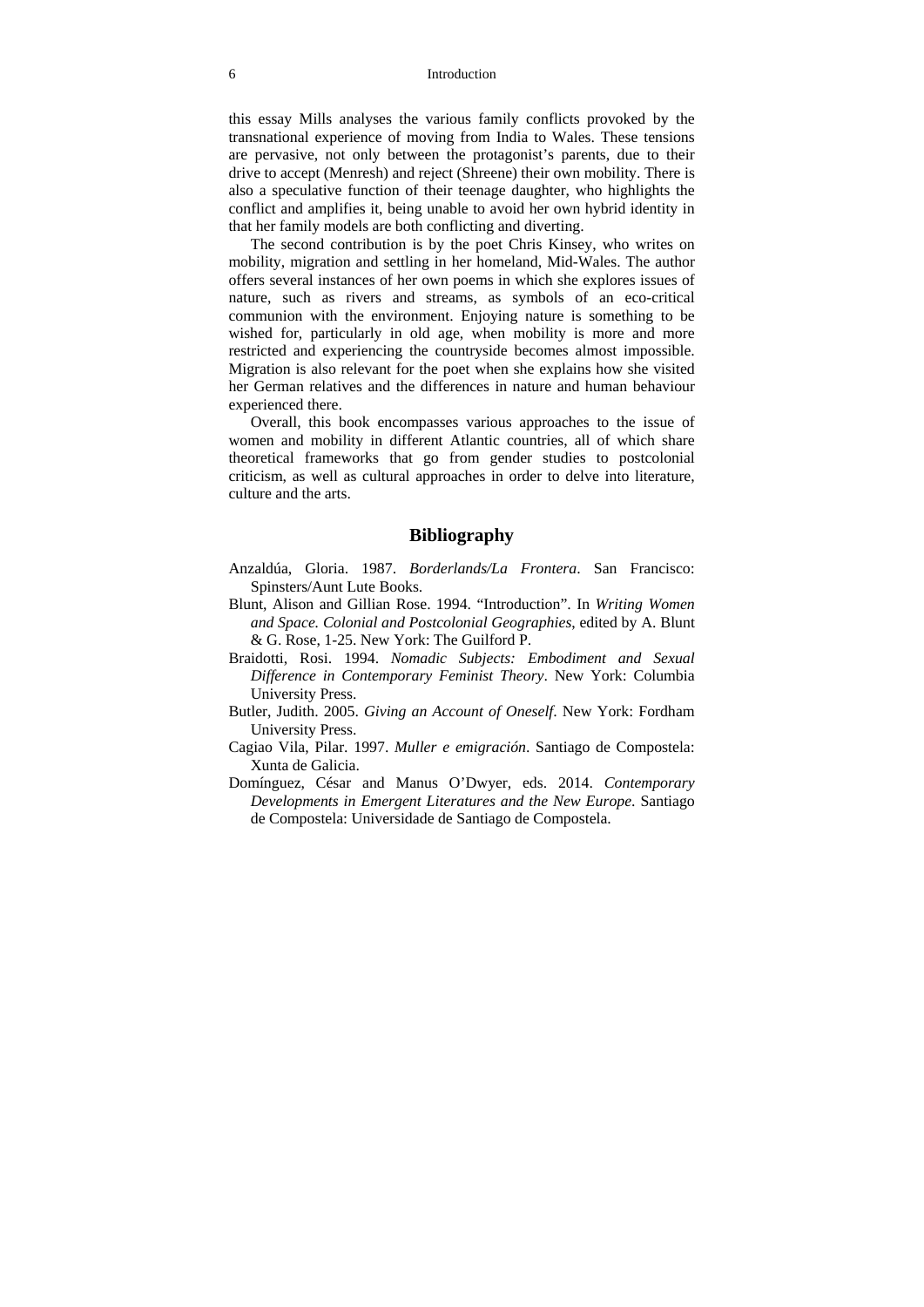- Donovan, Katie. 1995. "Hag Mothers and New Horizons." *The Southern Review* 31(3): 503-514.
- Fogarty, Anne and Derek Attridge. 2012. "Eveline at Home: Reflections on Language and Context". In *Collaborative Dubliners: Joyce in Dialgoue*, edited by Vicki Mahaffey, 89-107. New York: Syracuse University Press.
- Gray, Breda. 2004. *Women and the Irish Diaspora*. London: Routledge.
- Hernández Borge, Julio and Domingo L. González Lopo, eds. 2008. *Mujer y emigración*. Santiago de Compostela: Universidade de Santiago de Compostela.
- Hooley, Ruth. 1985. "Introduction". In *The Female Line. Northern Irish Women Writers*, edited by R. Hooley, 1-2. Belfast: Northern Ireland Women's Rights Movement.
- Kaplan, Caren. 1996. *Questions of Travel*. Durham, NC: Duke University Press.
- Kearney, Michael. 1986. "From the Invisible Hand to Visible Feet: Anthropological Studies of Migration and Development". *Annual Review of Anthropology* 15: 331-61.
- Kiberd, Declan. 1995. *Inventing Ireland: The Literature of the Modern Nation*. London: Jonathan Cape.
- —. 2005. *The Irish Writer and the World*. Cambridge: Cambridge University Press.
- Liñares Giraut, X. Amancio, coord. 2009. *El protagonismo de la mujer en las corrientes migratorias españolas*. Vigo: Grupo España Exterior.
- MacLaughlin, Jim, ed. 1997. *Location and Dislocation in Contemporary Irish Society: Emigration and Irish Identities*. Cork: Cork UP.
- Maffesoli, Michel. 1997. *Du nomadisme: Vagabondages initiatiques*. Paris: Livre de Poche, Biblio-Essays.
- Meaney, Gerardine. 1993. "Sex and Nation: Woman in Irish Culture and Politics." In *Irish Women's Studies Reader*, edited by Ailbhe Smyth, 230-244. Dublin: Attic P.
- Morokvasic, Mirjana. 1984. "Birds of Passage Are Also Women". *International Migration Review* 18 (4): 886-907.
- Newton, Judith Lowder. 1981. *Women, Power, and Subversion*. Athens: University of Georgia Press.
- Norquay, Glenda, and Gerry Smyth, eds. 2002. *Across the Margins: Cultural Identity and Change in the Atlantic Archipelago*. Manchester: Manchester University Press.
- Roche, Antony. *Contemporary Irish Drama*. Basingstoke: Palgrave, 2009.
- Rodríguez Galdo, María Xosé. 1993. *Galicia, país de emigración*. Colombres: Archivo de Indianos.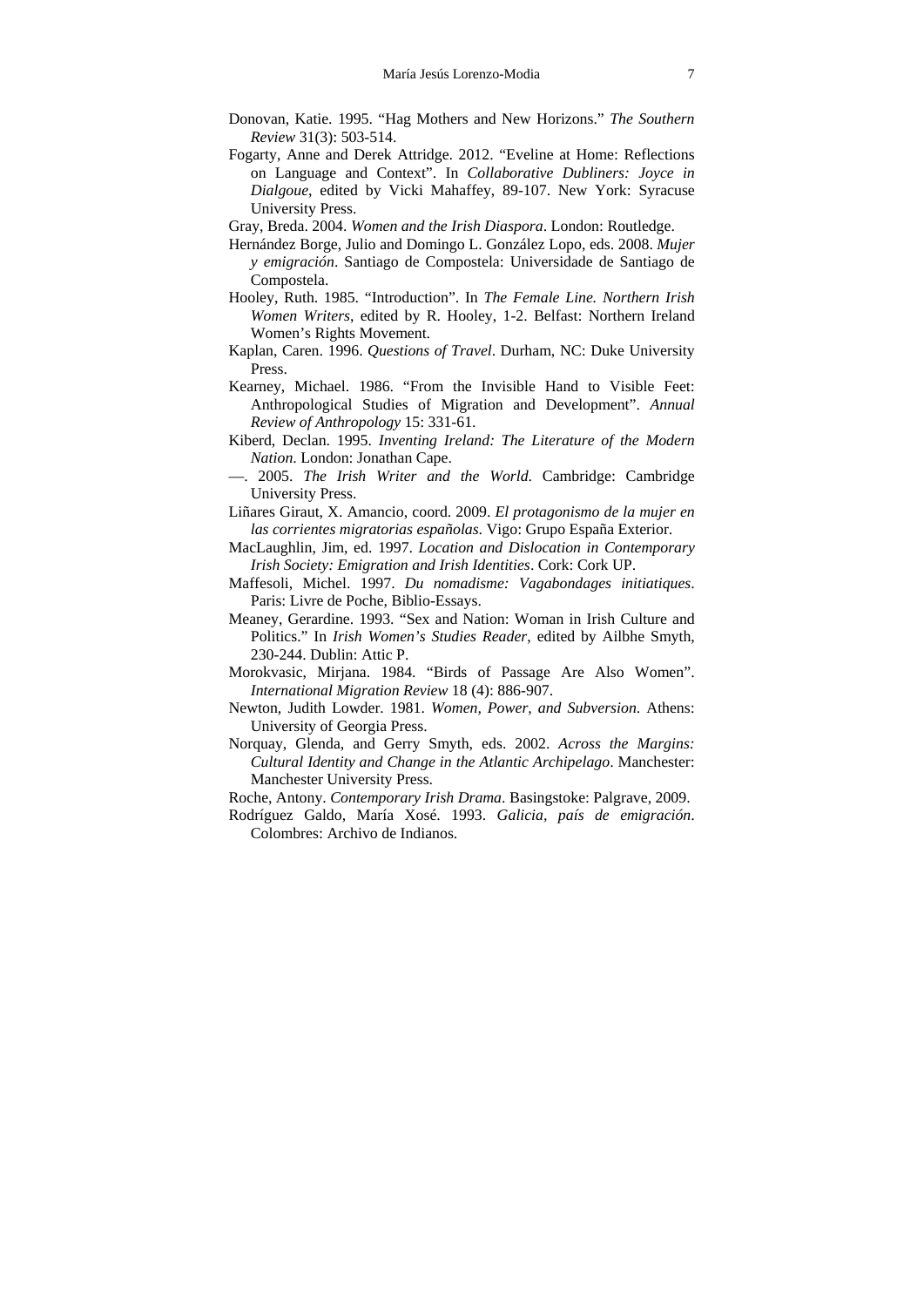- Rodríguez Galdo, María Xosé. 2009. "Lugar y presencia de las mujeres españolas en la emigración exterior". In *El protagonismo de la mujer en las corrientes migratorias españolas*, edited by X. Amancio Liñares Giraut, 17-38. Vigo: Grupo España Exterior.
- Smyth, Ailbhe. 1993. "Introduction". *Irish Women's Studies Reader*, edited by A. Smyth, i-vii. Dublin: Attic P.
- Walshe, Eibhear, ed. 1997. *Sex, Nation and Dissent in Irish Writing*. New York: St Martins.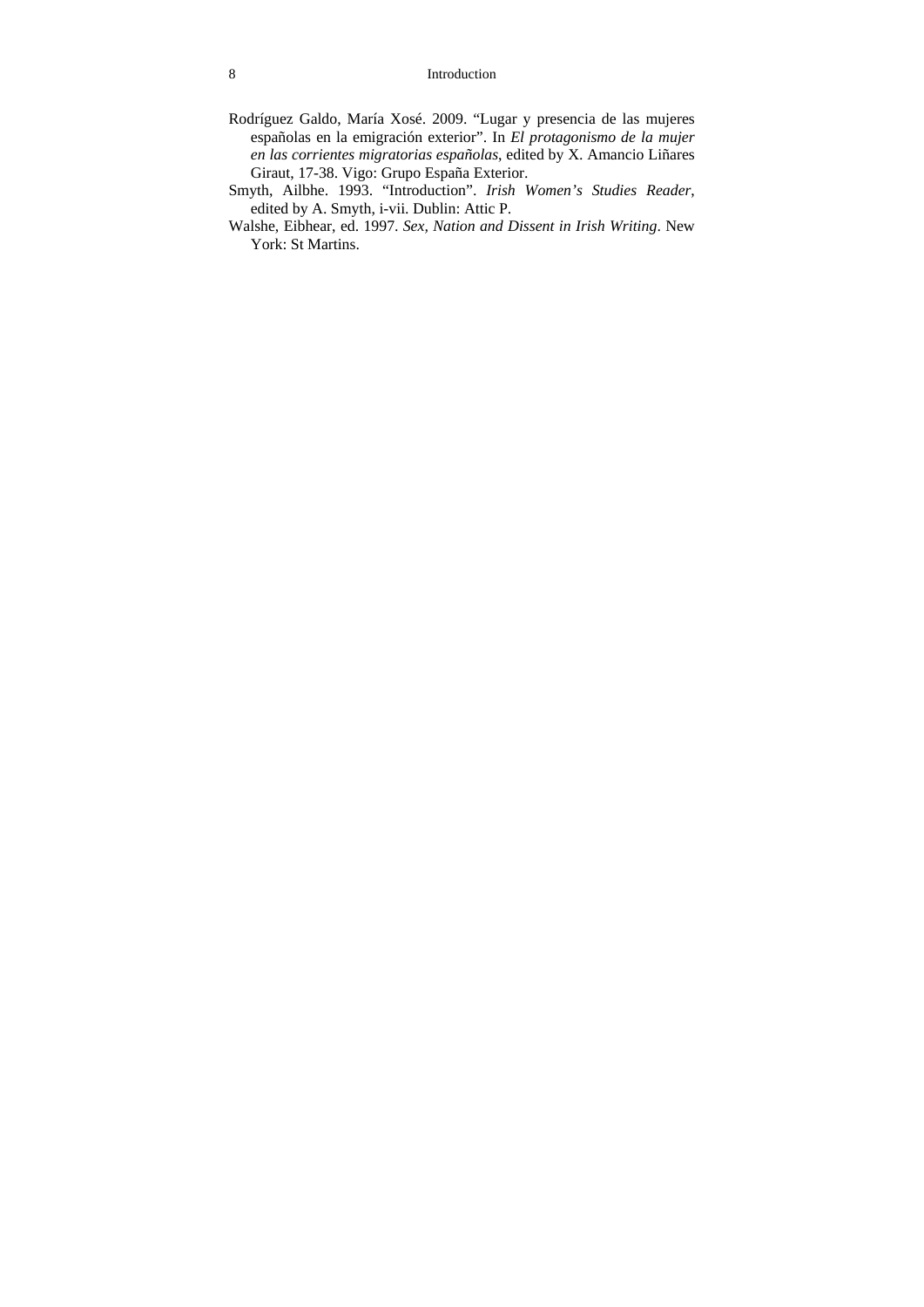# **GALICIAN LITERATURE**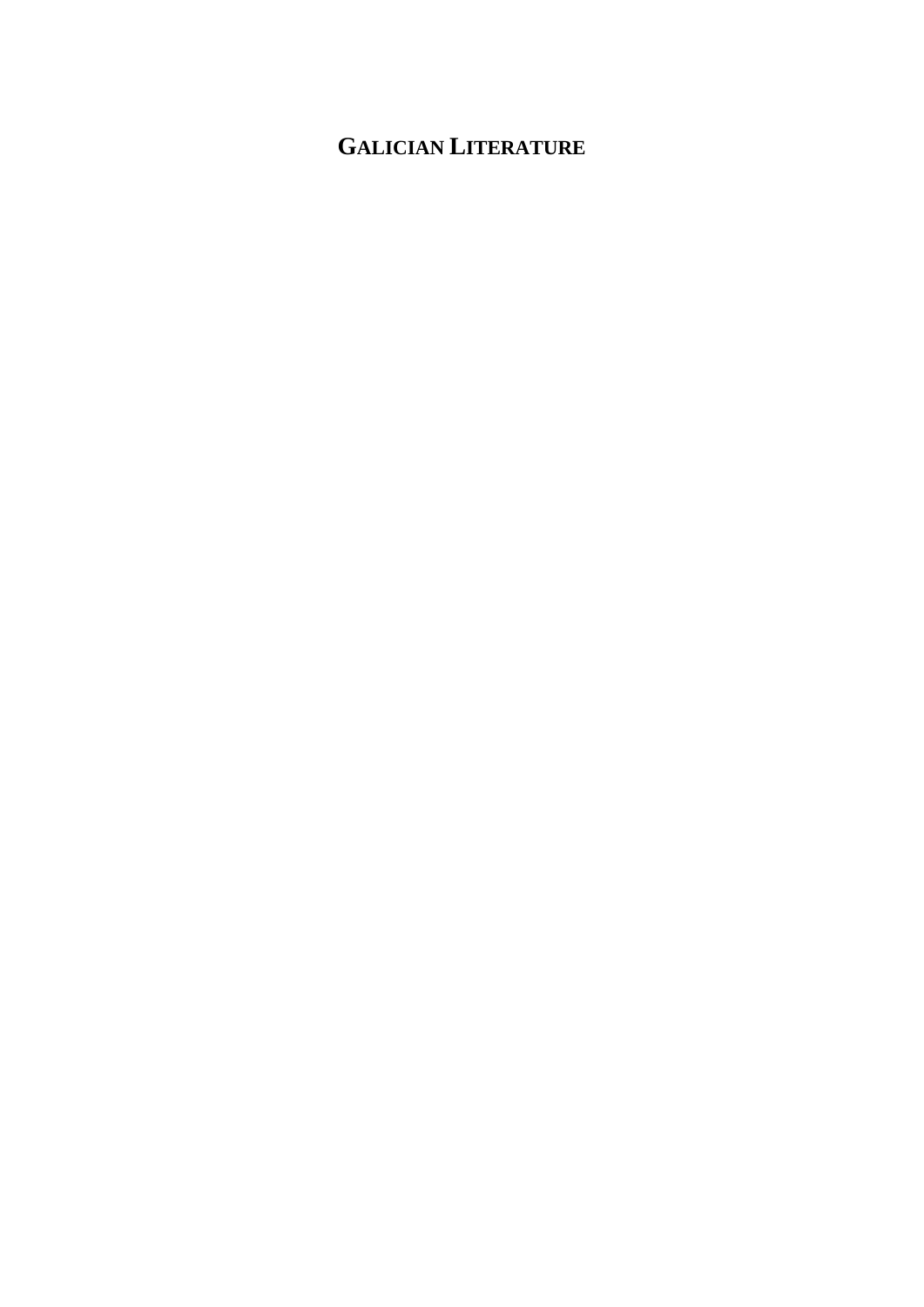# WOMEN'S MOBILITY IN CONTEMPORARY GALICIAN LITERATURE: FROM "WIDOWS OF THE LIVING" TO "I TOO WISH TO NAVIGATE"1

### MARÍA LÓPEZ SÁNDEZ UNIVERSITY OF SANTIAGO DE COMPOSTELA

Mobility, in any of its possible forms – from a simple voyage to fullblown migration – is a crucial phenomenon in cultural history and an important topic in literature. From the picaresque, adventure novels and the *Bildungsroman*, to travel fiction, geographical displacement is at the very heart of many genres. The voyage is one of the most powerful and enduring existential metaphors, and in Galician culture is also a metaphor for the construction of identity.

Migration and travel, both real and fictional, have a long and complex association with gender issues. The geographical imaginary itself has tended to employ anthropomorphic metaphors, with spaces marked as either masculine or feminine, and there has also been a tendency to differentiate between the ways in which men and women relate to mobility. In this study we will explore how the relationship between gender and mobility has evolved by looking specifically at the field of Galician literature, from the beginnings of its modern period, with the work of Rosalía de Castro, to the present, with women writers "on their way"<sup>2</sup> (Nogueira 2014, 166). We will also consider the ways in which Galician territorial identity and its geographical imaginary were constructed, where once again gender issues are a relevant factor.

 $\overline{a}$ 

<sup>&</sup>lt;sup>1</sup> This article was completed as part of the "Ex(s) istere: la movilidad en las mujeres de la literatura gallega e irlandesa contemporánea" [Ex(s)istere: Women's Mobility in Contemporary Galician and Irish Literature] research project, financed by the Ministry of Economy and Competitivity and FEDER (FFI2012-35872), and coordinated by Manuela Palacios.

<sup>&</sup>lt;sup>2</sup> This expression is used by María Reimóndez on a recent work by María Xesús Nogueira (2014, 166) to describe a way of inhabiting the world.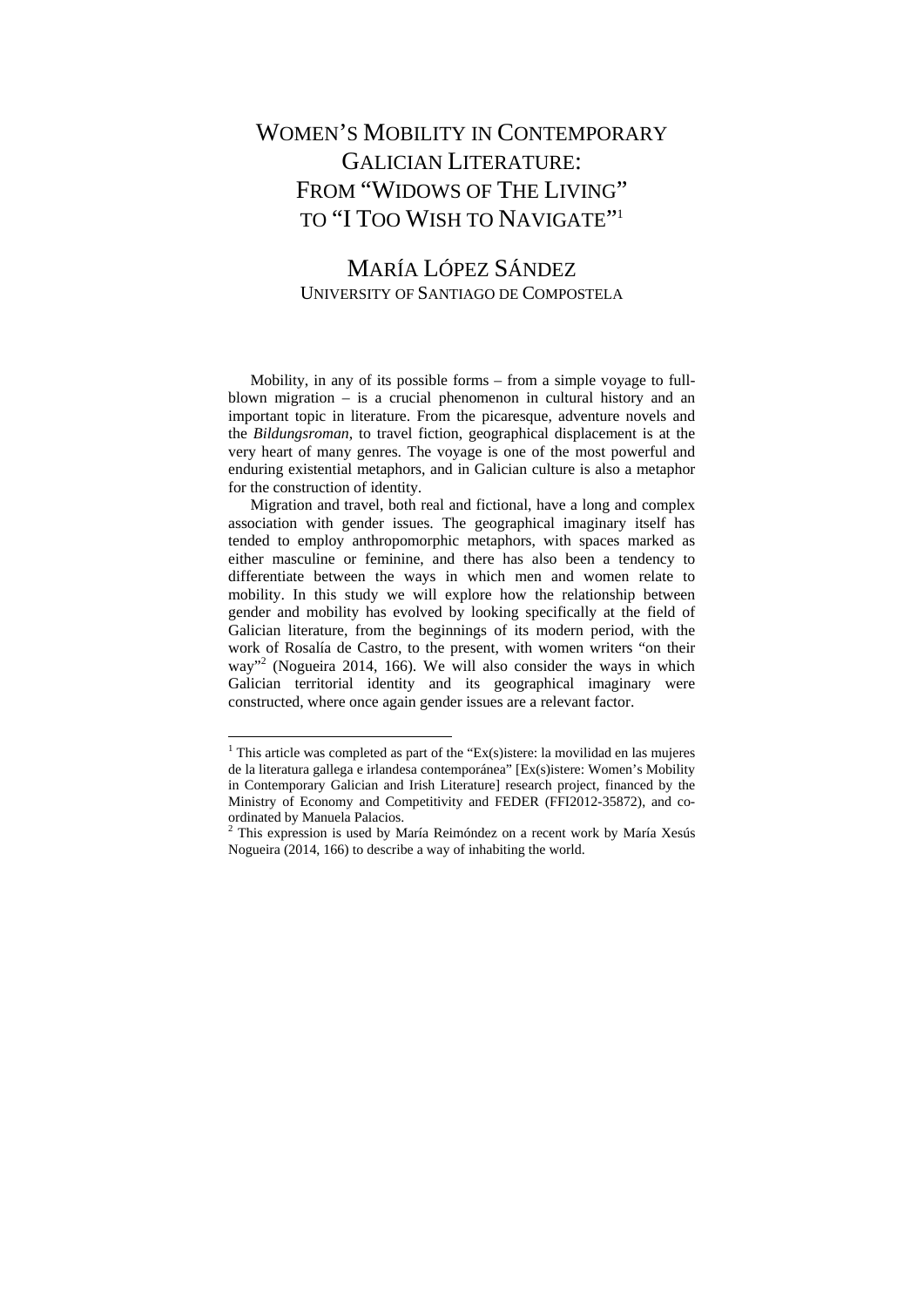### **1. Cultural Renaissance and the first mass migration: women as guardians of identity and memory**

The beginnings of contemporary Galician literature are closely linked to migration and gender, both directly and indirectly. After three hundred years without any significant literary production because of historical and political circumstances, Galician literature emerged in the second half of the nineteenth century with the work of a female writer, Rosalía de Castro (1837-1885). She would become both a founding writer for Galician literature and the national poet, quite an unusual achievement for a woman writing at that time. Her work was produced during the most important decades of the constitution of modern Galicia, when migration became a major topic owing to its volume and sociocultural relevance. Indeed, it was the subject of much debate in the press at the time (Barreiro 1986, 362- 363). Rosalía de Castro's work, which clearly sought to dignify Galicia and to construct a positive Galician identity, dealt directly with the problem of migration, analysing its psychological effect on the individual and also in terms of its social impact. She addressed the theme of mass migration from Galicia and the resulting acculturation of this in Galician society, and in doing so never overlooked gender issues as a significant parameter in understanding migration.

A huge population drain took place in Galicia during the final decades of the 19th and the beginning of the 20th centuries. At this time, it was mainly Galician men who migrated, while women stayed in the homeland. In *Follas novas* [New Leaves] (1880), the collection of verse considered to be the pinnacle of Rosalía de Castro's work, the fifth section is entitled "The Widows of the Living and the Dead". In this book, polyphonic in more than one sense, there is a repertoire of attitudes towards migration: the fear of the migrant faced with the abyss and the emptiness beyond the ocean; the illusion of adventure and challenge. Yet the poetic voice stands in solidarity with the women who remain at home and who, once the men have been lost to that abyss and emptiness, become the guardians of identity and memory.

Rosalía de Castro's approach to migration is not limited to poetry. In fact, the presence of this theme throughout her literary production is testament to the importance in which she held it, as indeed she states explicitly in her short story "El cadiceño" [The Cádiz Man]:

Mucho más pudiéramos añadir sobre este tipo tan marcado y que tanto prepondera en las aldeas de Galicia, trayendo a ellas todo lo que han aprendido en tierras más civilizadas y nada de lo bueno que allí existe, pues su ignorancia y el ansia ardiente de hacerse ricos en poco tiempo,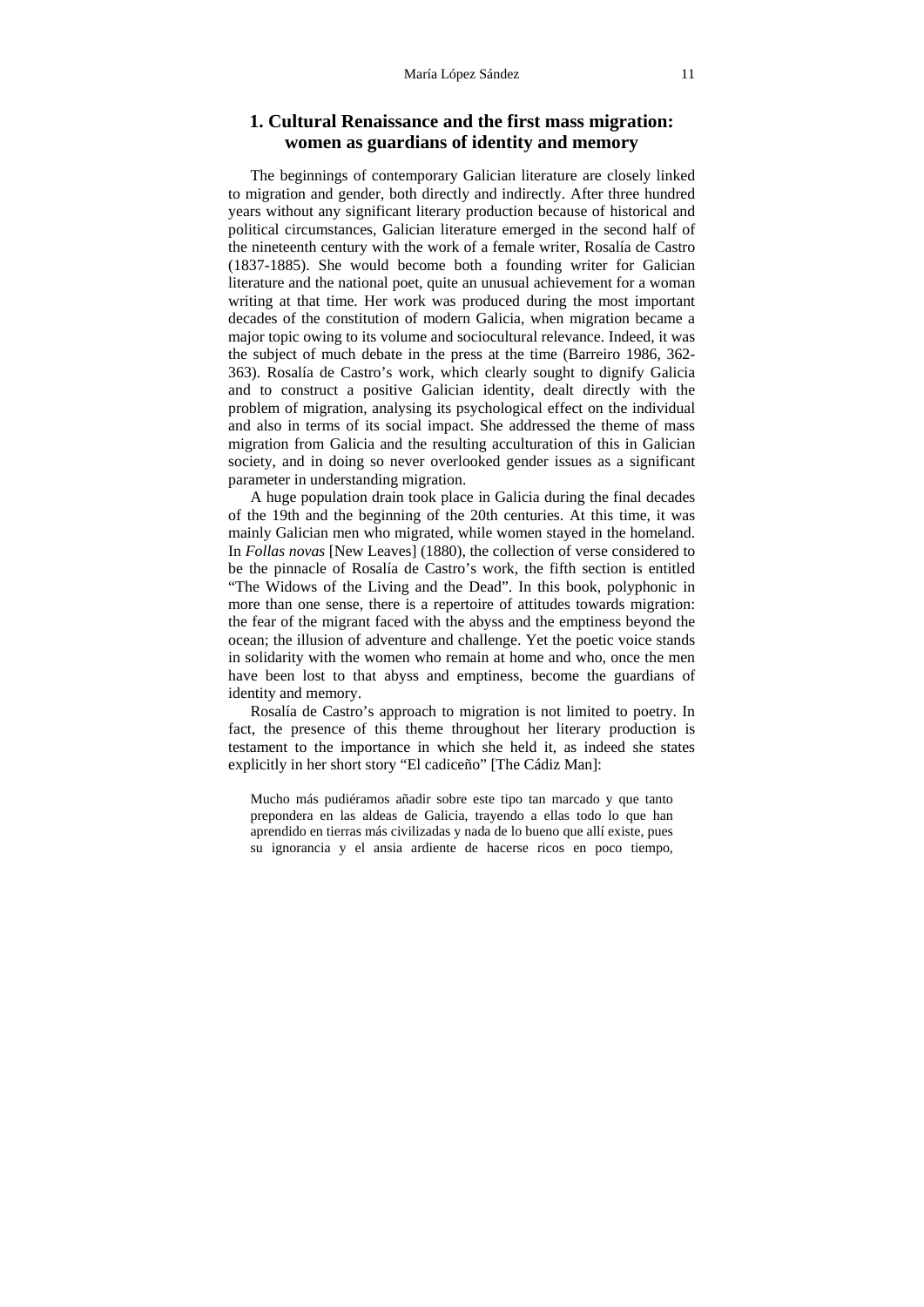arrastrándolos a la humillación, las penalidades y la bajeza, no les permite modificar sus malos instintos ni aprovecharse de las excelentes cualidades que le son propias. Pero es forzoso que concluyamos, atendiendo al corto espacio de que podemos disponer, aun cuando procuraremos no olvidar, en más propicia ocasión, el extendernos sobre un asunto que, según creemos, es de alguna trascendencia para el país (Castro 1866, 82).<sup>3</sup>

As opposed to the emotional tone of the poetry, here we find a more intellectualized analysis of the effects of migration on the society that suffers the population drain, through the image of the migrant that returns to the land. The description of the returning migrants' social and linguistic attitudes, and also the attitudes of those who interact with them, cast the whole process into a very negative light. Taking John Berry's (1997, 9-11) terms to classify the different possible outcomes of acculturation, in "El cadiceño" "marginalisation" comes forth; that is, a process of double loss, in which integration into the host culture is not achieved – the characters here return after having achieved little economically or socially – while there is also a loss in terms of their own culture, seen in the rejection and self-contempt they experience upon their return. In this way, far from becoming positive elements of cultural mediation, the migrants' role is destructive for the community. This is conveyed through satire, because humour is the only defensive strategy left to a humiliated society against the false pride of the returning migrant.

The two key elements of Rosalía de Castro's approach to mass migration are a reflection on the effects of migration on Galicia's own culture, and a sensibility towards the gender issues at stake in the process of migration.

Rosalía de Castro did not travel much, although she did move more than the norm for a woman of her time. At a very young age she went to Madrid, probably intending to pursue an artistic career as a writer or an actress. During the summer of 1861 she travelled through several Spanish regions with her husband, Manuel Murguía, whom she also joined during part of his stay in Simancas as an archivist. The impression of those lands

<sup>&</sup>lt;sup>3</sup> Much more could be added on such a marked type as this which so prevails in the villages of Galicia, bringing to them everything they have learned in more civilized lands and none of the good that exists there, because their ignorance and burning desire to get rich in short order, dragging themselves through humiliation, hardship and lowness, does not allow them to change their bad instincts or to take advantage of the excellent qualities of that place. But it is necessary that we conclude, considering the small amount of space that we have, even though we will try not to forget, at a more propitious time, to dwell on an issue that, we believe, is of some importance for the country.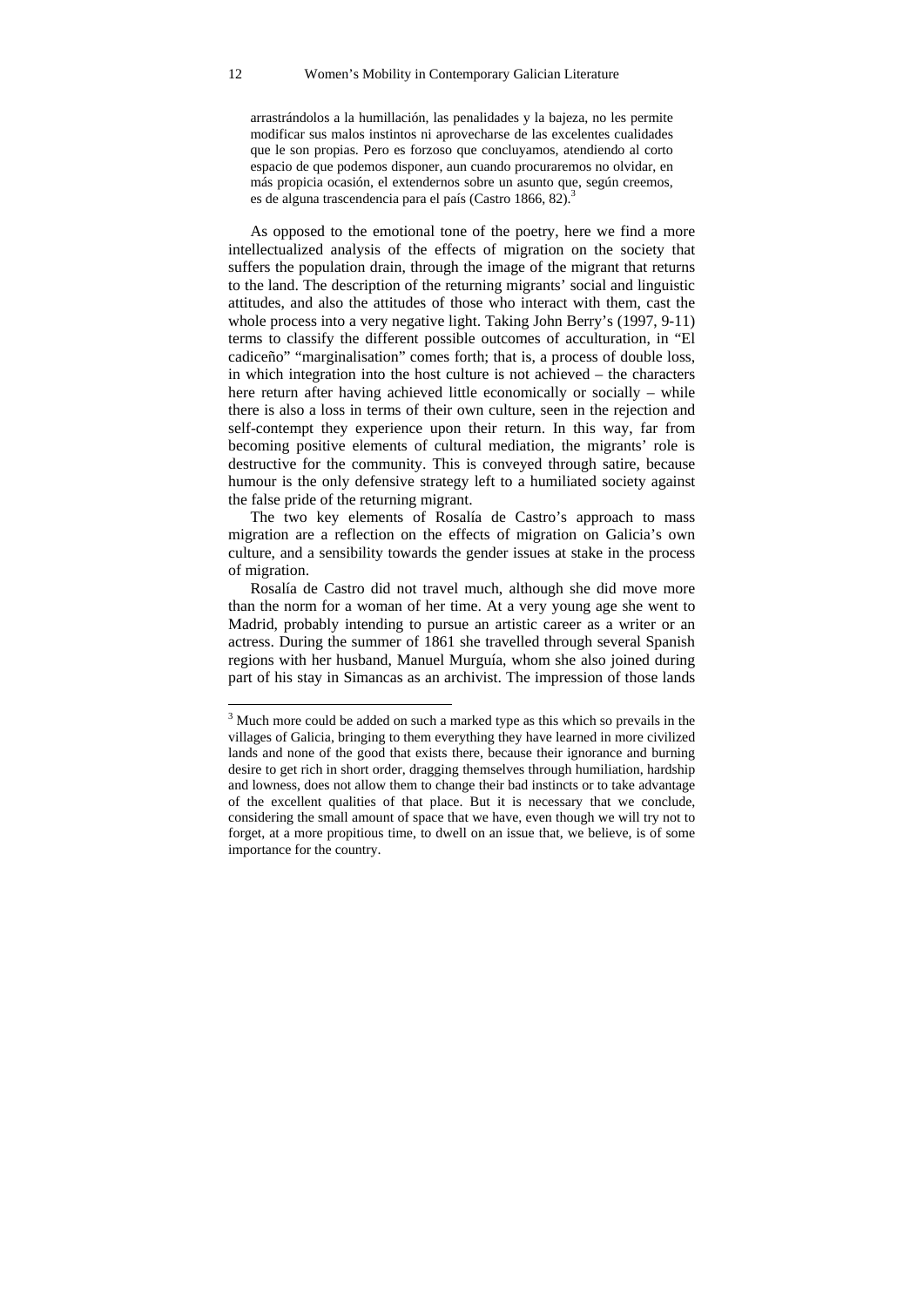she visited in the summer of 1861 is reflected in the preface to *Cantares gallegos* [Galician Songs] (1863), one of the founding works of the Galician literary Renaissance. It is remarkable for its rhetorical construction and accomplishment, and succeeds in its aim to dignify both Galicia and its people. In order to do this, Rosalía de Castro draws on a full range of comparisons, both negative (Castile, Murcia, Valencia) and positive (Switzerland and Italy, landscapes embraced by Romanticism, with its strong appreciation of the sublime).

Yet the most interesting point of intersection between gender and the land in the work of Rosalía de Castro is undoubtedly the fact that she established a territorial imaginary, building an image-type of Galicia as essentially feminine, one which is still at work in today's perception of the place, both in art and tourism. Even during the reconstruction of Galician literature in the 19th century, another influential poet, Eduardo Pondal, tried in a very different way to build such imaginary, drawing on the geographical area of Bergantiños and its harsh, naked landscape in order to promote identification with male values in a kind of epic choice of such values. Hence, there is at that moment of cultural re-enactment a double attempt to build a perception of Galician landscape–one of the "symbolical conditions" of the nation (Bazco 1984, 16) – with each author choosing an anthropomorphic metaphor of a different kind: female for Rosalía de Castro, and male for Eduardo Pondal. It was the former who succeeded, as has been previously analysed (López Sández 2008), and the consequences of this can still be felt at the present time.

### **2. The Nós Generation: from migration to voyage. The incorporation of travel literature into the Galician repertoire**

Just as Rosalía de Castro is the milestone for the reconstruction of Galician culture in the 19th century, embodying a strong association with both gender issues and migration, the so-called We Generation is responsible for the theoretical and intellectual establishment of Galician nationalist thought. In the work of this group, travel plays an important role in connecting Galicia with Europe and in helping to build identity.

With the We Generation, travel literature is incorporated into the repertoire of Galician literature (Fernández Pérez-Sanjulián 2006), particularly the kind of travel literature which exists somewhere between fiction and non-fiction, with works such as *Pelerinaxes I* [Pilgrimages I] (1929) by Ramón Otero Pedrayo, *As cruces de pedra na Bretaña* [Stone Crosses in Brittany] (1930) by Daniel Castelao and *Mitteleuropa. Impresiós d'unha*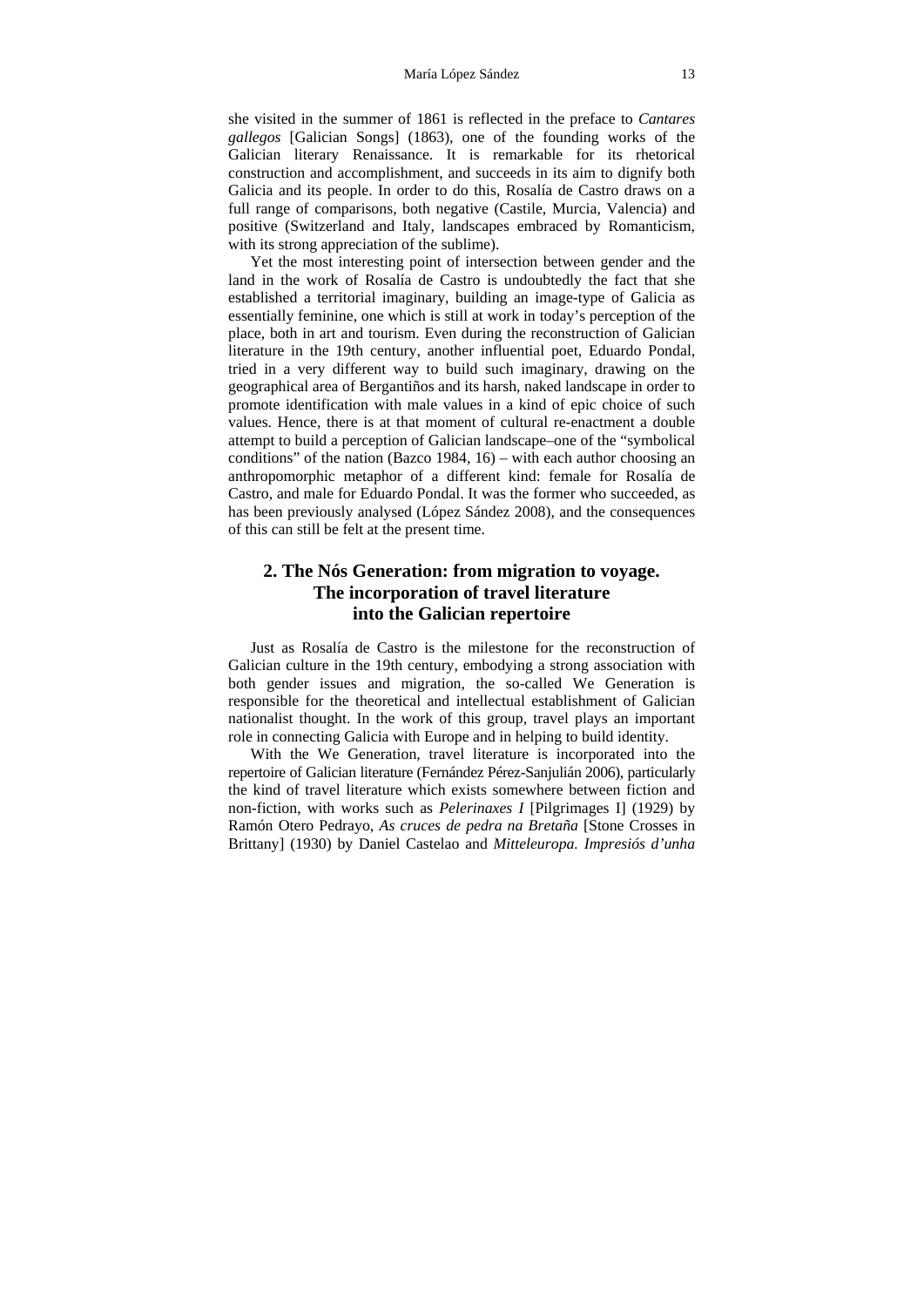*viaxe* [Mitteleuropa. Impressions From a Journey] (1934) by Vicente Risco. Carme Fernández Pérez-Sanjulián (2006) analyses this phenomenon by looking at the functions that such texts fulfilled within the context of an emerging nation: they contributed to a delineation of the borders; they set out a list of elements of identity; and they presented landscape as an essential trait in the understanding of nationhood. At a similar time to the publication of these texts, several pilgrims and travellers, among them George Borrow, Fialho de Almeida, Anselmo de Andrade and Ruth Matilda Anderson, left testimonies of their stays in Galicia, thus providing a view of the land from the outsider.

The We Generation represents in Galician culture the fulfilment of travelling in the sense of what Denis Porter (1993, 54) called "the dream of travel", although more in terms of cultural and collective relevance than in a strictly individual one. In the 18th and 19th centuries, the highpoint of travel literature, the idea emerged that places exist in the world where the secret of a free, happy, authentic and more satisfying life can be found. Such an idea contributed to the popularity of the Grand Tour, conceived as a formative journey through the most notable cities of Europe, especially for British young men.

Castelao's Brittany, Risco's Germany, plus the many places in Europe that they visited in both a literal and a literary sense, acquire very significant meaning in Galician literature, due in part to Galician's condition as a subaltern literature and culture in the process of developing a national identity. Travel outside Spain's borders, therefore, becomes a means of constructing Galician identity in the European context. Travel also serves as a bridge that helps to avoid Castile, a culture which somehow stands in between, as if every connection with the outside world had to come through this other language and culture. In other countries, Galician writers find models with which they can establish links and affinities that make it possible to circumnavigate the interposed Castilian-Mediterranean culture. By doing so they try to put Galicia at the centre of an Atlantic geography, rather than at the periphery of a Mediterranean cultural complex.

Castelao's times in Brittany, and Risco's in Germany, are closer in nature to the current mobility of university students than to migration. In their literary texts, too, the characters that travel are land owners and members of the lower nobility, and their reason for embarking on journeys are not bound up with with economic survival, as was the case for the masses of people migrating in the 19th century, but are related to knowledge and learning, to self-fulfillment and towards collective identity, since knowledge and experiences acquired abroad are brought back home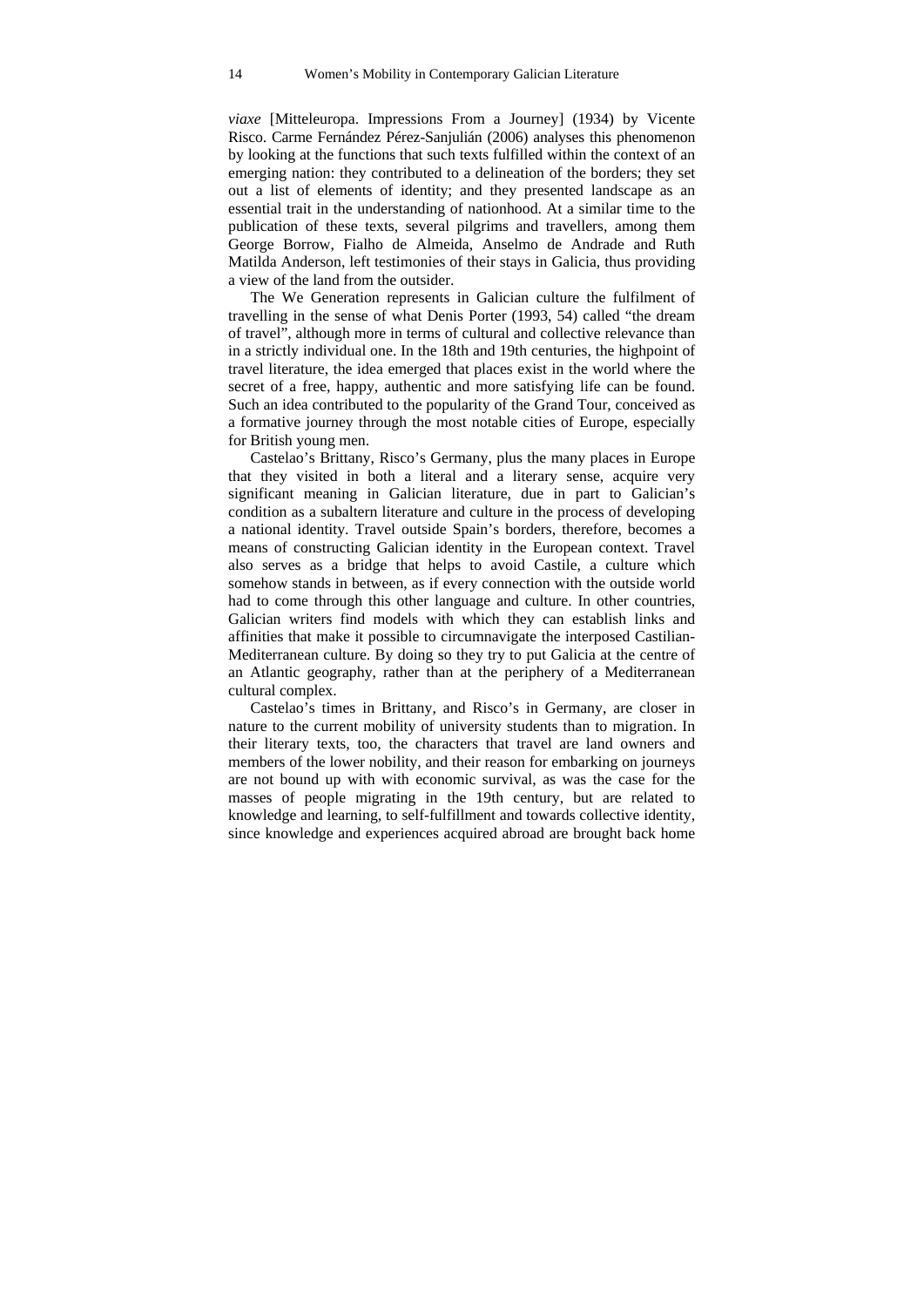to be used for the benefit of the nation, and also because when they travel they are on a personal quest which is also an expression of the national need for definition. Travel becomes a formative tool, and thus these works can be seen as *Bildungsroman*. This intellectual elite played a leading role within the Galician cultural movement and introduced the notion of formative travel as a metaphor for an opening up to Europe, in particular fostering relations with Atlantic and Central European countries.

The work of this generation of writers focused for a few years on an optimistic belief in the possibilities of the national project. Travel books by these authors were published between 1929 and 1934; that is, the years before the Civil War and Franco's dictatorship, a positive moment for Galician nationalism. In terms of migration, it is a moment of inflection between two major waves of migration: the first, at the end of the 19th century and the beginning of the 20th, was reflected in Rosalía de Castro's work and had America (predominantly Cuba and Argentina) as its main destination; the second, during Franco's dictatorship, in the 50s and 60s, took emigrants principally to European countries (predominantly Switzerland and Germany). In this context, there arose the possibility of the dream of a Galicia with a voice of its own within the European framework, just as Ramón Otero Pedrayo proposes in *Arredor de sí* [Around Oneself] (1930) through the main character, Adrián Solovio, who embodies the aspirations of a whole generation. This work, the most fictional of the group, has recently been seen as a *Bildungsroman* (Rodríguez Fontela 1996), but had previously been considered by the members of the We Generation themselves as representative of their personal quests.

Due to the composition of this group of writers, and also the treatment of the topic of travel within their texts, the perspective is a conspicuously and starkly masculine one. The writers of the We Generation are men as are the main characters of their works. The anthropomorphic metaphors that are used in these books employ the kind of processes that would later be identified and deconstructed as such by post-colonial theory. Meanwhile, the role of women remains that of staying at home, keeping and taking care of the land, traditions and identity until the sons of the land return.

As figuras femininas da obra de Otero ostentan, moi frecuentemente, un alto valor simbólico: son o símbolo da unión coa Terra, o sinal da caste e, polo tanto, son as representantes da tradición e da unión da familia co pasado. Personifican a noción de continuidade, tanto da vida (pois son elas, na súa función de nais, quen a perpetúan nos fillos e fillas) como da casa e da memoria. Esta é a imaxe que o autor nos oferece reiteradamente através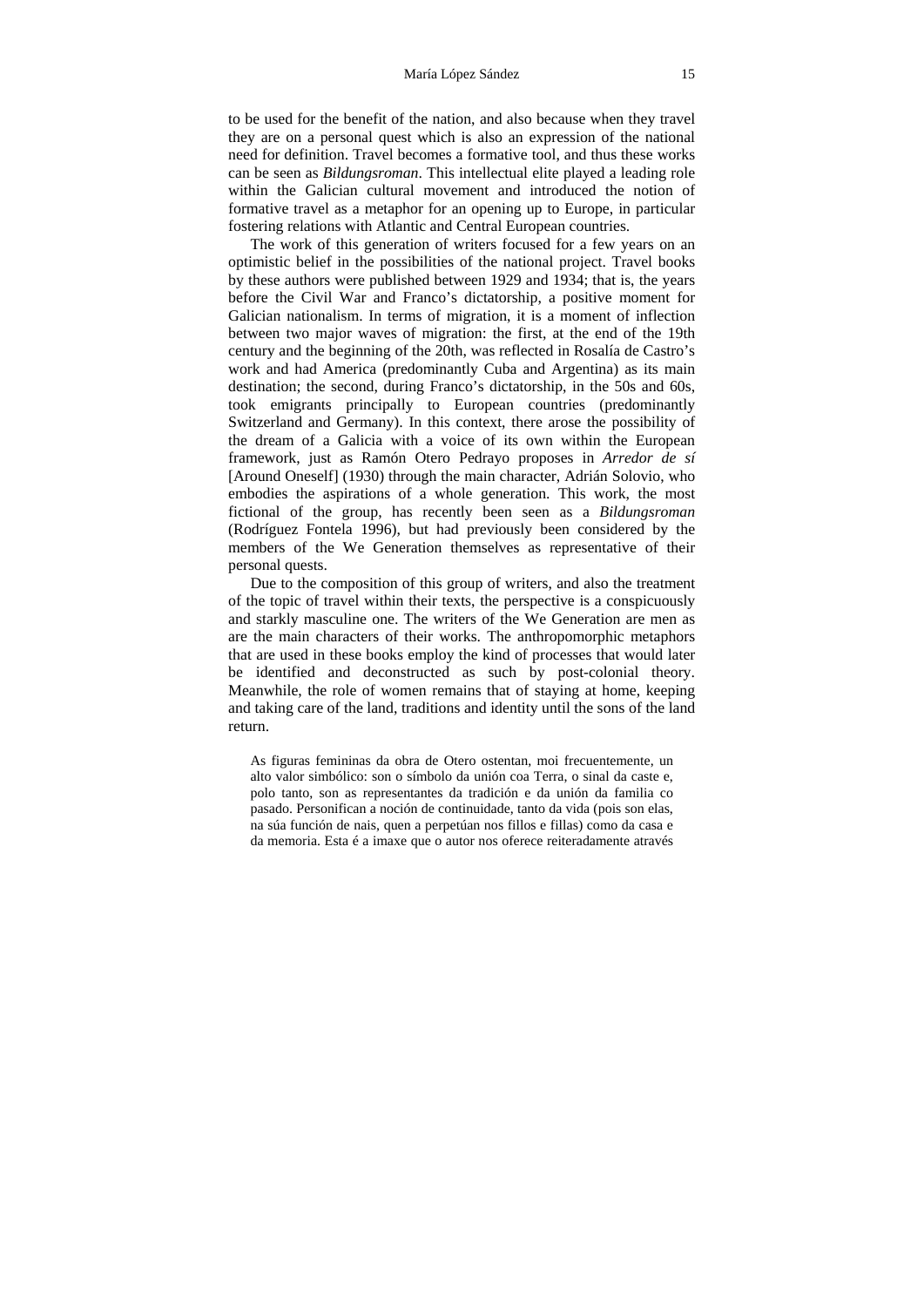das súas arquetípicas fidalgas: nais, tías, avoas que, sempre abnegadas, sacrificadas, prudentes e silenciosas, agardan a volta dos homes que retornan buscando as certezas que elas custodian (Fernández Pérez-Sanjulián 2003, 177).<sup>4</sup>

Studies of *Arredor de sí* [Around Oneself] have noted the link with the *Odyssey*, identifying the character of Adrián's mother with Galicia and Penelope: "Na súa odisea, o lazo de unión de Adrián con Galicia son as cartas da nai e, precisamente, na estructura da novela, a nai vai simbolizar a Galicia: a nación, a terra nai e a terra de nacemento" [In his odyssey, the bond of the union of Adrian with Galicia are the letters from the mother, and, specifically, in the structure of the novel, the mother will come to symbolize Galicia: nation, mother earth and the land of birth] (Blanco 1990, 238). Indeed, the tendency to fuse landscape and women reaches a peak in the work of Otero Pedrayo. Feminine characters become symbols of their respective cultures and their landscapes, and for this reason men and women are so very different in his narratives regarding their evolution: while men, as tends to be the case in the *Bildungsroman*, change and evolve, women remain the same throughout, with no psychological evolution (Noia 1990, 260). In relation to this, and once more with reference to the intertextual relation to Homer, Carmen Blanco (1990, 250) synthesizes the argument and the circular movement of the novel through feminine landmarks and the places that are visited therein: "Adrián deixa Ítaca e a Penélope, pasa pola mala experiencia de Circe, a muller castelá, e entretense na pracenteira illa de Calipso da muller cosmopolita, para acabar regresando á súa Penélope: Galicia" [Adrian leaves Ithaca and Penelope, endures the bad experience of Circe, the Castilian woman, and entertains himself on the pleasant island of Calypso of the cosmopolitan woman, only to end up returning to his Penelope: Galicia].

 4 The female figures of Otero's work very often exhibit a high symbolic value: they are the symbol of the union with the Earth, the sign of caste and, hence, are the representatives of the tradition and the union of the family with the past. They embody the notion of continuity both of life (because it is they, in their role as mothers, who perpetuate it in sons and daughters) and of house and memory. This is the image that the author gives us repeatedly through his archetypal noblewomen: mothers, aunts, grandmothers who, always selfless, sacrificial, cautious and silent, await the return of the men who come home in search of the certainties that they guard.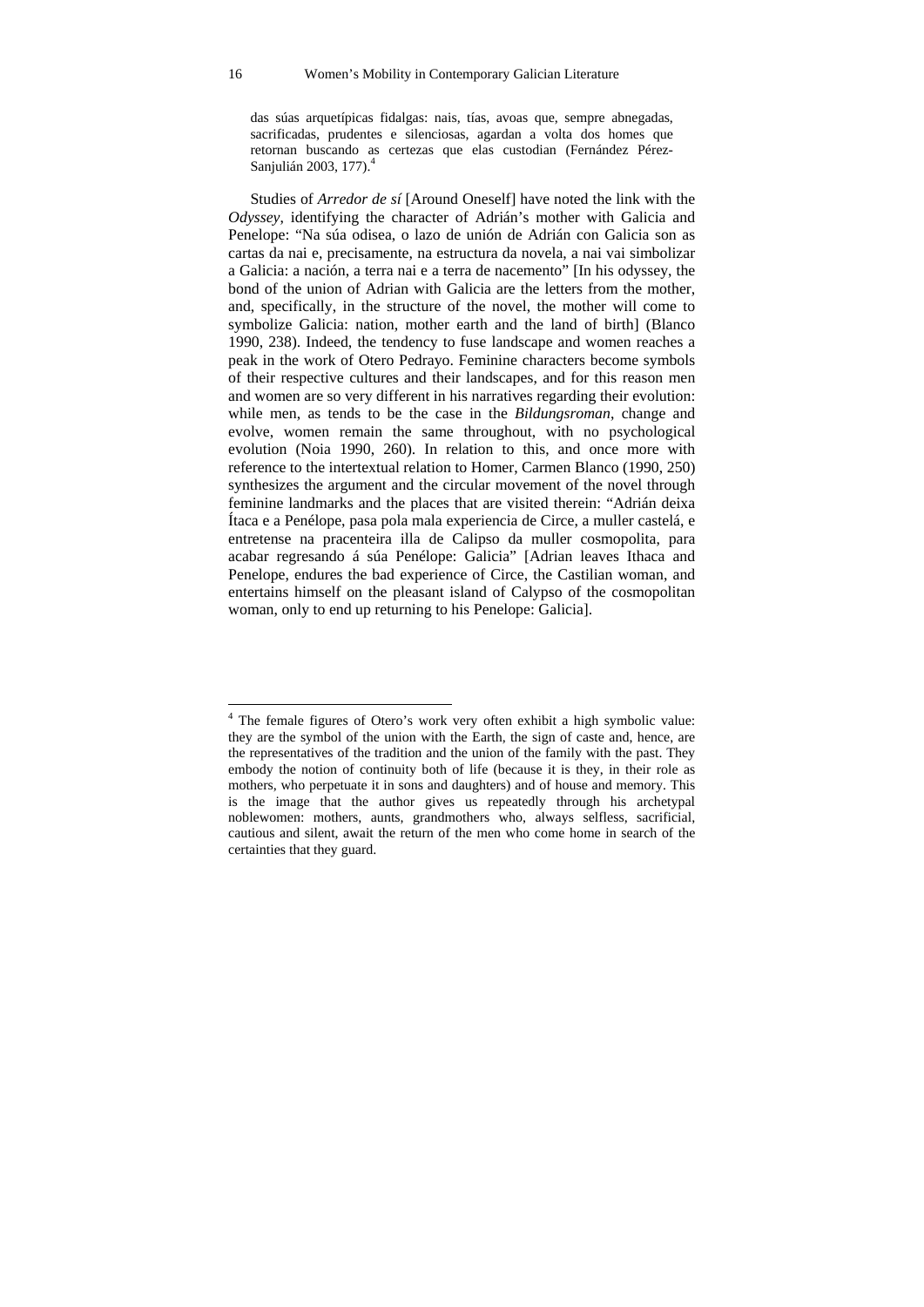### **3. De-constructing Penelope: mobility in contemporary Galician women writers and the construction of territorial identity**

The second major wave of Galician migration took place during Franco's dictatorship. At this time migration was already assumed to be an endemic problem, a consequence of political and economic factors related to Galicia's role within the Spanish state. Migration and the personal experiences associated with it became an important topic in Galician literature, as in *Historias de emigrantes* [Migrants' Stories] (1968) by Xosé Neira Vilas.

At this time, with so many people leaving Galicia to work in other European countries, a poem appeared which, following the semiotic tendency to fuse space and woman, is entitled "Penelope", by Díaz Castro (1961), but which in fact refers to Galicia itself. In the poem, which has a circular structure and nostalgic tones, Galicia weaves and un-weaves, goes forth and back, never moving too far; at the last line it remains where it was at the start. However, it is a poem by Xohana Torres which, by deconstructing the myth of Penelope, the woman who waits patiently for the hero to return after his long trip through the Mediterranean, becomes a sort of gender manifesto, a vindication of the desire to take part in life and adventure, in travel and the collective enterprise.

In the light of the current circumstances, Xohana Torres' poem can be considered a premonition or a declaration of intent on the part of a woman, almost, one might say, on the part of Women. The current situation, if not of the whole female population then at least that of women writers, in relation to mobility, reveals a stark contrast with the times of Rosalía de Castro or Otero Pedrayo.

Today migration is still a problem in Galicia, as shown by the data recorded by the IGE (Galician Statistical Institute<sup>5</sup>). It decreased in the early years of the 21st century, and for a time there was even an increase in population as a result of the arrival of immigrants for the first time. However, the economic crises of 2008 marked a turning point. The peculiarity of the new wave of migration is that for the first time emigrants tend to be university students and graduates, and they go to other countries in search of work and a career. The "brain-drain" is certainly not exclusive of Galicia, but it has become particularly significant here. In stark contrast to what happened at the time of the We Generation, more than half of the current waves of migrants are women.

 $\overline{a}$ 

<sup>5</sup> www.ige.eu/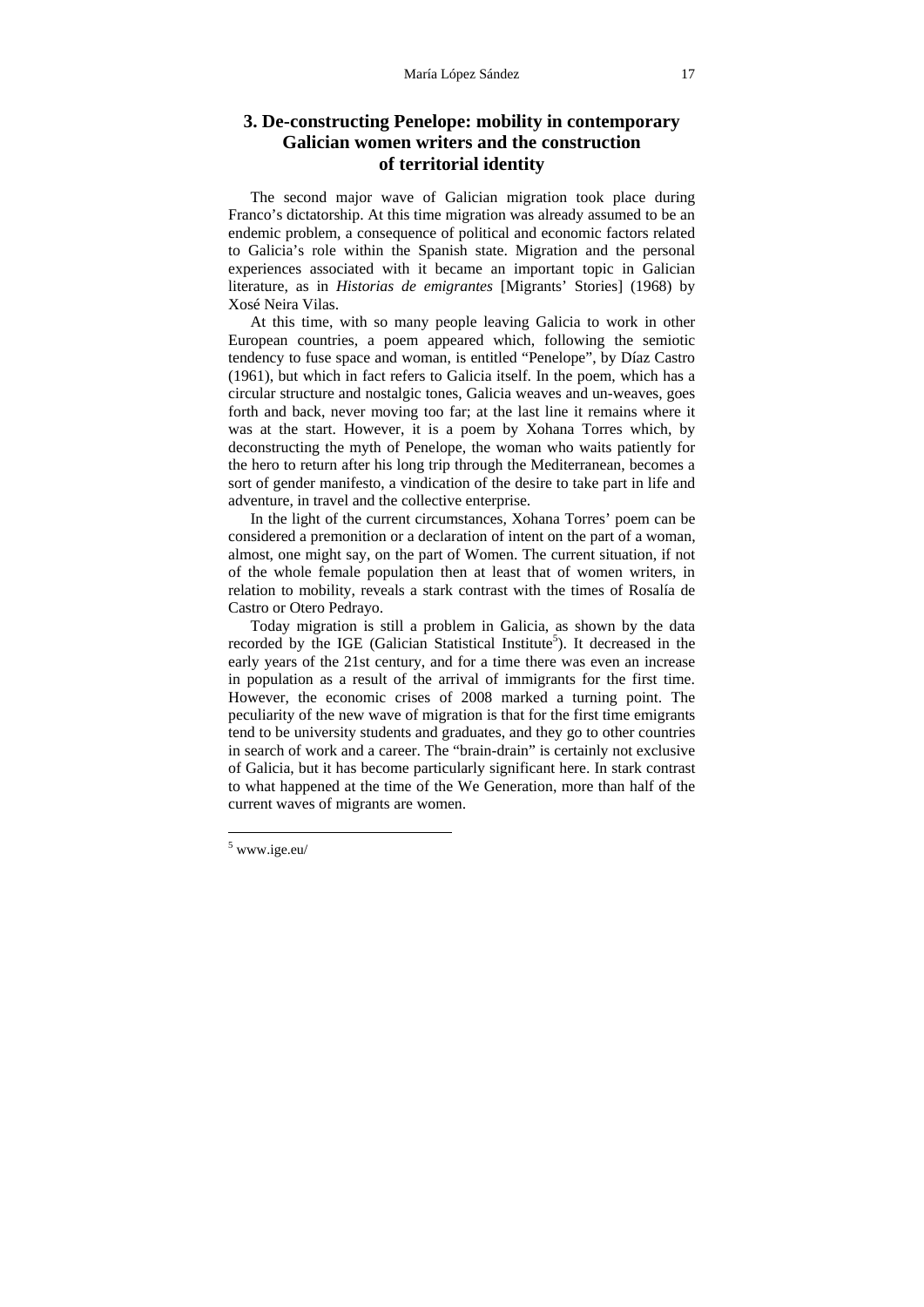The proportion of young people studying at a university in Galicia is above the Spanish average; to take the University of Santiago de Compostela as an example, 60% of students are women. This leads to a real boom of women writers in all genres. In poetry, the genre that was traditionally practised most by women, there was an increase in the number of women from the 80's to the 90's; in narrative, where male writers have traditionally been far more numerous, recent years have seen a move towards a more balanced representation of the sexes, with the emergence of some outstanding female voices (Teresa Moure, Rosa Aneiros, Anxos Sumai, Begoña Caamaño and María Reimóndez). Even in the field of non-fiction and essay there has been progress, as we can see from the number of women winning the Ramón Piñeiro Essay Prize, for example.

For current Galician women writers, mobility is a circumstance which has been a continued presence in their life perspectives throughout history (the only exception being that of political exile, which was of great importance in Galicia after the Civil War); looking for work abroad, study periods, voluntary service, socio-political activism, tourism and leisure trips are all forms which mobility now takes. Mª Jesús Nogueira has recently examined the role of travel in the work of nine Galician women writers. As a vital source of artistic inspiration, travel for Susana Sández Arins becomes the "room of one's own" that Virginia Woolf talked of (Nogueira 2014, 164), whereas for María Reimóndez it is a way of inhabiting the world "on the way" (Nogueira 2014, 166).

Once the myth of Penelope has been de-constructed, as if Xohana Torres' poem has worked as a sort of oracle, it is time to wonder if the existence of so many women writers "on their way" in contemporary Galician literature has led to new ways of constructing and perceiving Galicia; that is, whether it has effected a change in geographical imaginary.

Alain Roger (1997, 176), the French theoretician of landscape, used the expression "l'érotisation du paysage" to explain the tendency to project aesthetic values of the feminine body onto the land. This narrow connection between how the land and women's bodies are represented has frequently been noted by those who have studied landscape and its literary descriptions. Helena Carvalhão Buescu (1990, 143) analysed how in literary descriptions, nature tends to adopt feminine traits, and in this way is described as open to male desire. A decade before her, Louise H. Westling (1985, 4-5) pointed out that colonial narratives turned the land into an "immense geographical body ripe for conquest". The images of the conquered woman and that of the motherland (Löwy 1998) were useful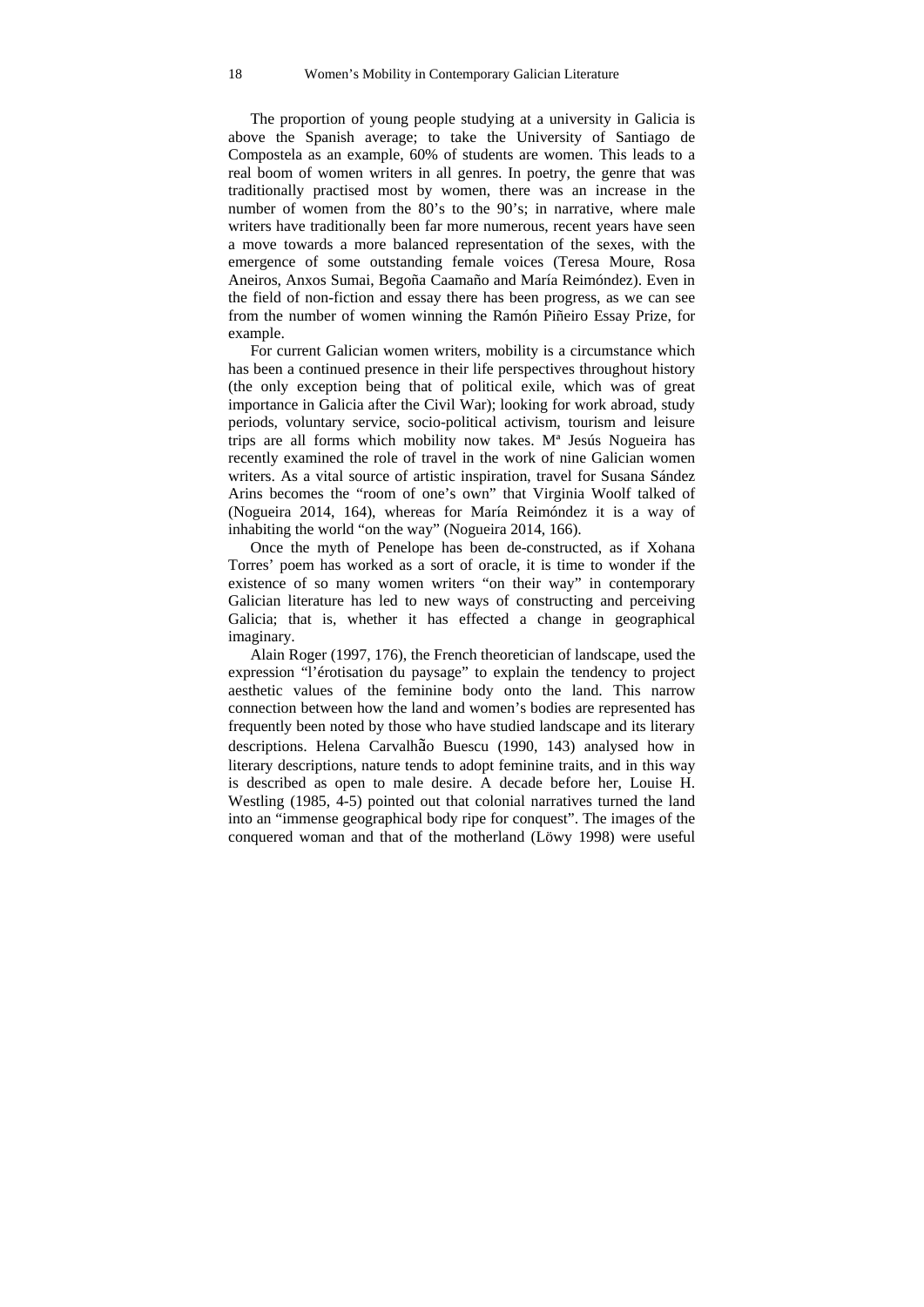both for colonial enterprise and ecological discourse. The tendency for anthropomorphism goes back to mythological narratives, and recurs throughout history. This semiological trait is rendered natural through repetition, becoming codified, in a kind of grammar, with language, the primary system of modalisation, thus used to establish values and ideas in the social imaginary, these values carrying a high ideological burden in relation to gender. Westling (1996, 5) stresses how in such descriptions there is a combination of "eroticism and misogyny".

In studies on social imaginary, metaphor has been considered as "the point of departure for all activity of nomination, of all work of the imaginary" (Pageaux 2003, 22). The massive use of anthropomorphic metaphors to describe the land has projected onto the territory aesthetic values coming from a much more codified field in Western society, that of the human – especially female – body. Although there is a tendency to feminise every space (whereas time, for example, is invested with masculine traits), this tendency is perhaps sharpest when we refer to natural spaces. In fact, urban spaces are often described with the clash between masculine/feminine desires, projecting the duality of civilization/nature that forms part of the traditional symbolism of gender patterns. Urban imaginary, both the positive neoclassical construction (cities as places of progress, rationality and order) and the negative romantic one (cities as places of chaos, destruction and despair) connect with traditional values of masculine gender, rationality in the former, sublime and Dionysus-like in the latter. Given that industrialization and urban development took place quite late in Galicia, the strong rural character of this region enhanced the construction of a geographical imaginary closely linked to femininity.

This femininity of Galicia was established through cultural production both within Galician literature itself (as in Otero Pedrayo's *Arredor de si*) and through foreign works (for example *Por tierras de Portugal y de España* [Through Portuguese and Spanish Lands] by Miguel de Unamuno). As early as the 17th century, the poems that Góngora wrote about Galicia presented dirtiness and ugliness as traits shared by Galician women and the land's geography, intimately blending these together. In a similar way, but with a very different intent, Rosalía de Castro celebrated the landscape and its people and tried to dignify Galicia and its inhabitants, especially its women. Her representation of Galicia, which would become an overwhelming success, was based on associations with feminine traits. The fact that Rosalía was a woman and that she became the national poet and a symbol of the nation also played a role in strengthening the image of Galicia as feminine.